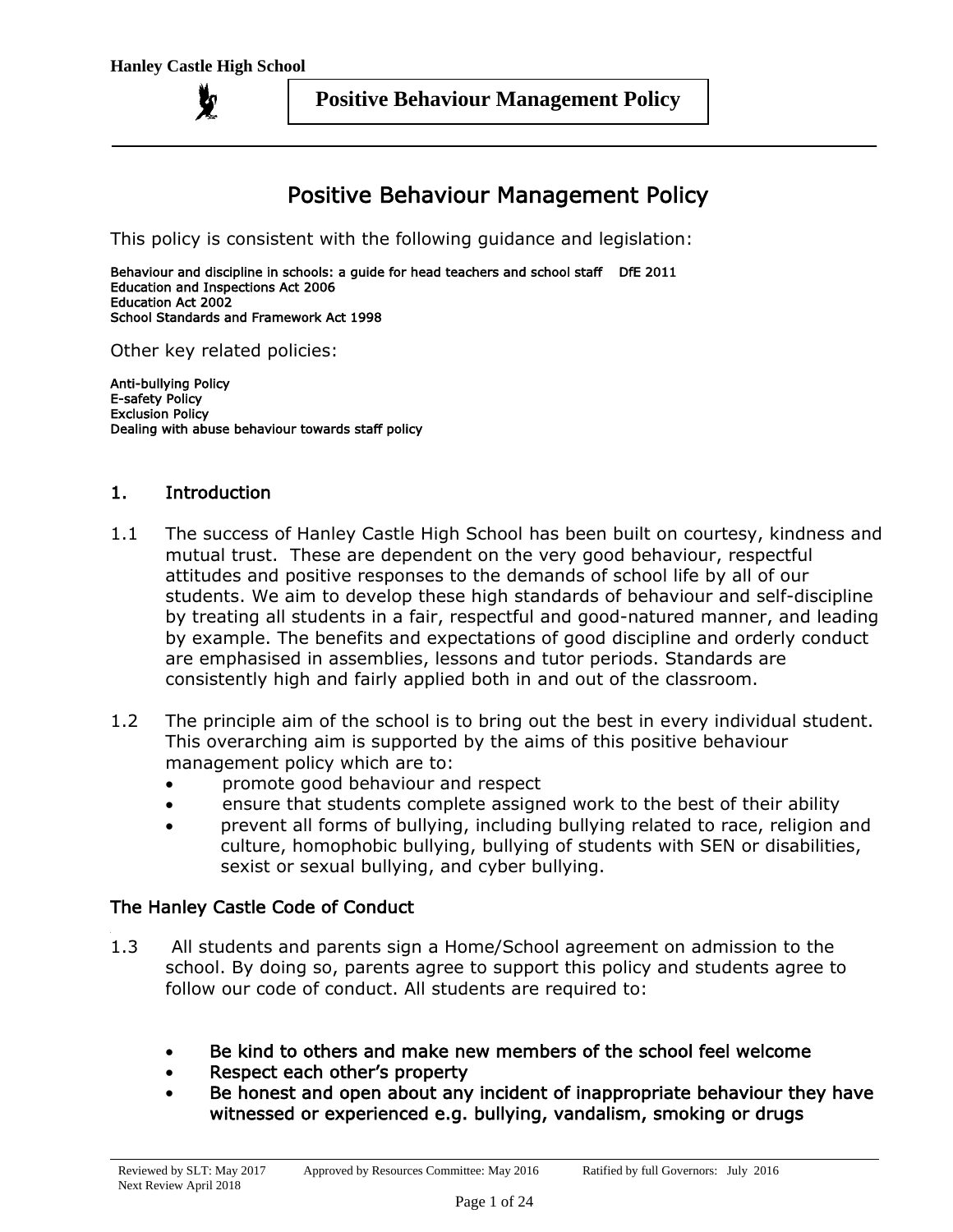

- Share any concerns, verbally or in writing, with someone they trust. They will be listened to and appropriate action will be taken immediately
- Care for the environment and consider the needs and safety of others and themselves.
- 1.4 The head teacher will take reasonable steps to ensure that students and parents are aware of this policy and our code of conduct, and that it is brought to parents' attention and the attention of persons who work at the school at least once a year.
- 1.5 All students at school are covered by this behaviour policy, but to reflect the special nature of KS5 students they have an additional Rewards and Consequences policy, paragraphs 3.27-3.32, that sits alongside the main school behaviour policy.
- 1.6 The term 'parent' is used in this policy to mean the person with legal responsibility for a child.
- 1.7 Intimidating behaviour is not tolerated at Hanley Castle. Should a parent use intimidating behaviour towards a member of staff, either in person, by telephone or any other medium, appropriate action will be taken. See dealing with abuse behaviour towards staff policy.

## 2. Promoting and rewarding good behaviour

- 2.1 We believe that rewards are more effective than punishment in motivating students. By praising and rewarding positive behaviour, others will be encouraged to act similarly. Praise and rewards are given to encourage students to have pride in themselves and a desire to do their best. Praise begins with frequent use of encouraging language and gestures, both in lessons and around the school, so that positive behaviour is instantly recognised and positively rewarded. A more formal system of rewards is used to recognise and congratulate students when they set a good example or show improvement in their behaviour.
- 2.2 Praise and rewards may be for an individual student, whole class or year group. Striking the right balance between rewarding students with consistently good behaviour and those achieving substantial improvement in their behaviour is important. Head of Key Stages should monitor any emerging patterns in relation to age, ethnicity, gender, special educational needs, disability etc. and take appropriate action to avoid bias in rewarding good behaviour. Bias could be revealed through personal observation, other staff comments, parental comments or our routine recording systems.
- 2.3 Praise and rewards should be used to help reinforce our efforts to tackle particular aspects of behaviour that arise from time to time. For example, in our aim to prevent bullying, we might actively seek to praise and reward students who – rather than acting as passive bystanders – act positively in standing up against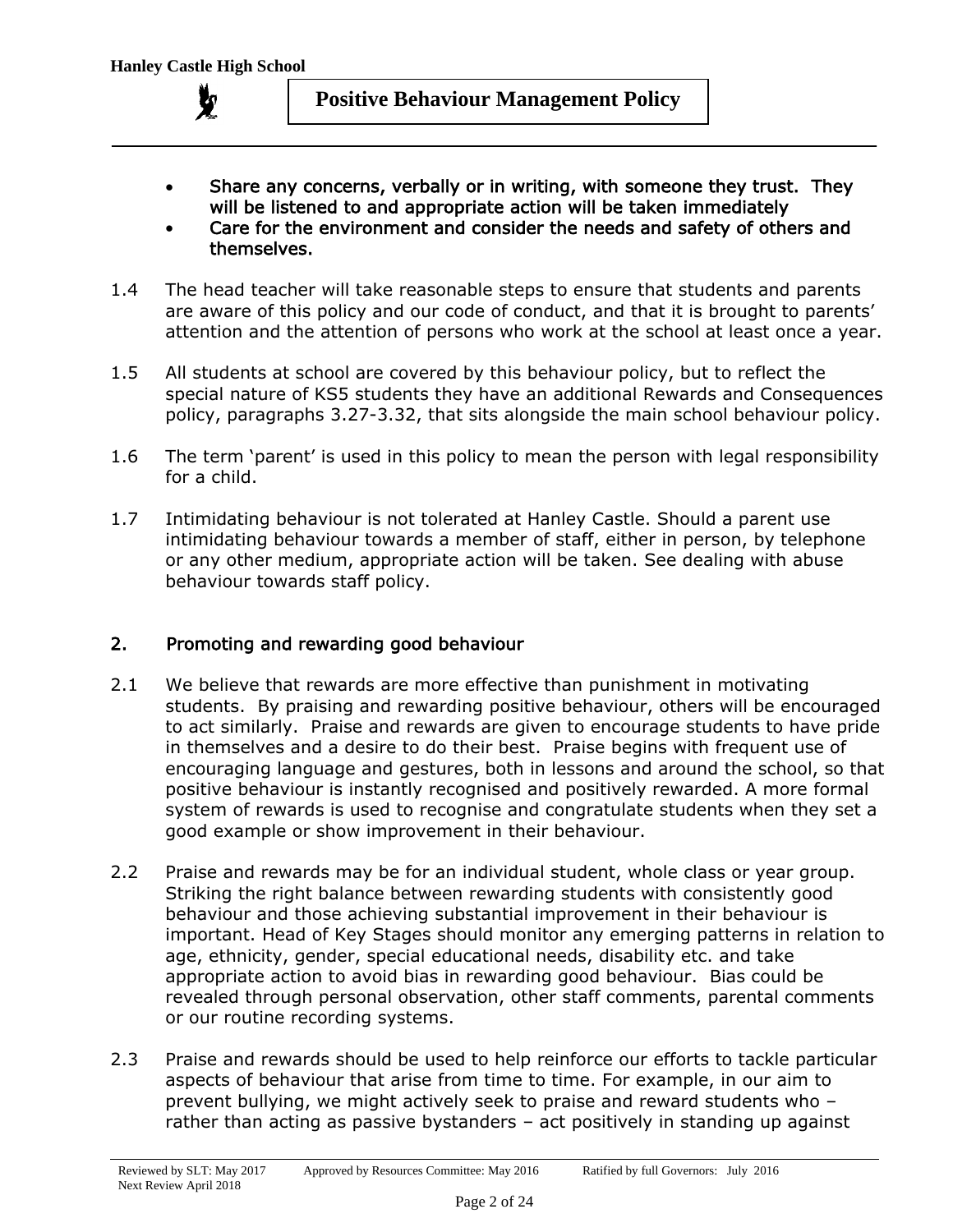such behaviour. Praise and rewards can be targeted particularly on students who make efforts to act as positive ambassadors for the school when on journeys to and from school, on work placements or at external sports events.

2.4 Celebrating good student behaviour outside school may also help in ensuring that some students who do not usually receive praise in school are singled out for recognition.

## Hanley Castle Rewards

- 2.5 Students are given e-praise points for any of the following:
	- Splendid leadership
	- Supporting other students
	- Successful completion of actions
	- Series of five homeworks
	- Spectacular work
	- Superb test or exam
	- Substantial improvement
	- Sustained effort
	- Service to the school or community
- 2.6 Every 15 points, Hanley Castle e-praise milestones are used to allow individual and tutor group rewards to be given for a positive and sustained approach to school. These are presented on the students e-praise log in page. Individual letters are sent home when a student receives 15, 30, 60, 150, 300 points.

KS3 and KS4 have termly prize draws for students who have received milestone letters. In KS5 students are entered into a half-termly prize draw.

- 2.7 'Star of the Week' form tutors choose an enthusiastic member of their tutor group who has made a great contribution, either in school or during extracurricular activities in some way during the week. The student receives a certificate to take home.
- 2.8 On a half termly basis, form tutors choose an outstanding member of their tutor group who has stood out all half term as being a good example of a Hanley Castle student through their behaviour, school work and for any other reason. Parents receive a 'Pupil of delight' or 'outstanding student' letter with a personal comment.
- 2.9 In KS5 a Student of the half term is selected by each subject and a letter sent home. A praise assembly follows this to include a prize draw.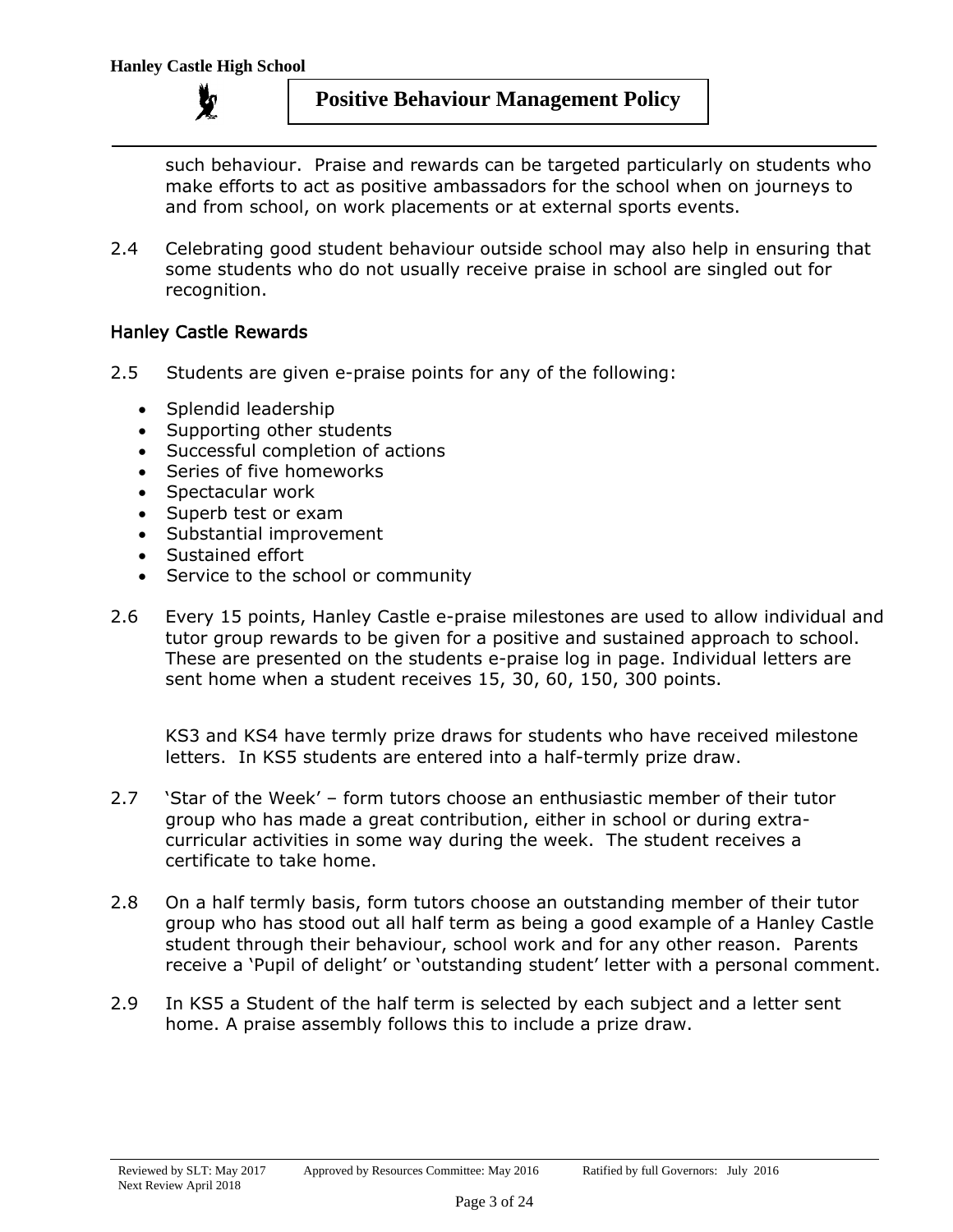

#### Attitude and Effort Awards

2.10 Attitude and Effort awards (A+Es) or grades are given half termly in every subject to KS3 and KS4 students and communicated to parents in a cumulative manner during the school year, to encourage a positive attitude towards work and school. They are awarded by subject teachers and tutors on the basis outlined in appendix 4.

Letters to parents will be sent to those students whose attitude and effort awards are excellent, show an improvement or give a cause for concern.

In KS5 grades are awarded using the nine point A2L system. (see appendix 5)

#### Commitment to Learning Awards

2.11 Commitment to Learning Awards are given termly, in Key Stage and whole school assemblies, for those students in KS3 and KS4 who have demonstrated exemplary commitment to learning through their attendance, e-praise points, attitude and effort awards and commitment to the wider school community. In general, there should be no more than twenty commitment to learning awards given, each term to each year group.

#### Attendance

2.12 Regular attendance at school is necessary if students are to do their best at school. Individual students who have 100% attendance termly and yearly will receive a certificate of recognition. Please refer to the school's Attendance Policy for more detail.

#### 3. Punishing poor behaviour and the use of disciplinary sanctions

- 3.1 On the rare occasions when a student's behaviour falls short of the very high standards which the school reasonably expects, the school has the authority to discipline and impose sanctions. This includes the power to discipline students even when they are not at school or in the charge of a member of staff. This power extends to all paid staff with a responsibility for students, and, at Hanley Castle to all paid support staff. These disciplinary sanctions are actions which aim to make clear the boundaries of acceptable behaviour to the student and our school community, and must be reasonable and proportionate to the circumstances of the case. Sanctions should take into account a student's age, any special educational needs, any disability and any relevant religious requirements.
- 3.2 The disciplinary sanctions used at Hanley Castle High School have the following roles: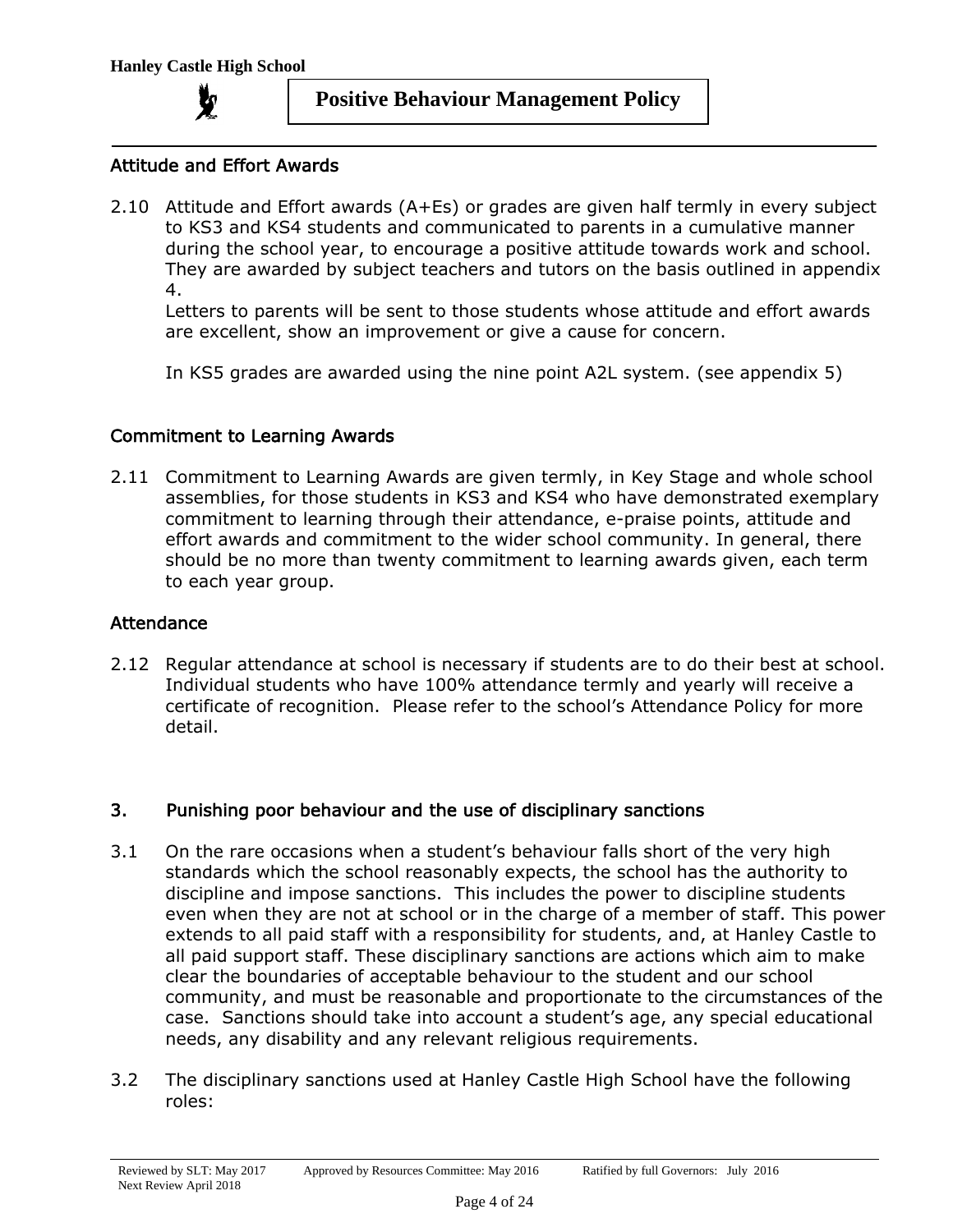

- to impress on the perpetrator that what he or she has done is unacceptable
- to deter the student from repeating that behaviour
- to signal to other students that the behaviour is unacceptable and deter them from similar behaviour.
- 3.3 Staff need to apply disciplinary sanctions as consistently and fairly as possible, whilst recognising that every situation is different and that every student is an individual.
- 3.4 Heads of Key Stage should take reasonable steps to monitor the pattern and impact of sanctions by age, ethnicity, gender, special educational needs and disability. Amendments to this policy and its application can be made as appropriate.

#### Classroom behaviour management

- 3.5 Classroom discipline is the prime responsibility of the class teacher and he or she will correct unacceptable behaviour referring to our classroom rules:
	- do as adults ask, without question
	- work hard and stay focused
	- let others learn

These classroom rules will be displayed prominently around the school to ensure visibility to both staff and students.

3.6 Class teachers, when appropriate, may choose amongst other strategies, to employ a sequential system to allow students to recover their behaviour and reestablish a productive learning environment. (see Appendix 6)

It is important to note that in order to prevent challenge from students and to allow staff to remain in control that students may be advanced to any point on the sequential system at the discretion of the class teacher.

3.7 All lessons are covered by a senior teacher on the duty rota. This member of staff may be summoned, by telephone or using a responsible student, to a lesson via the appropriate Key Stage Office. Students must not be sent directly to the head teacher's office, deputy head teacher's office or to the 'front of school'.

## Referral System

3.8 The school has a system of referral for those students whose behaviour is a persistent cause for concern. Staff should complete a repeated cause for concern slip or 'yellow slip' on SIMS which will automatically be available for staff to see.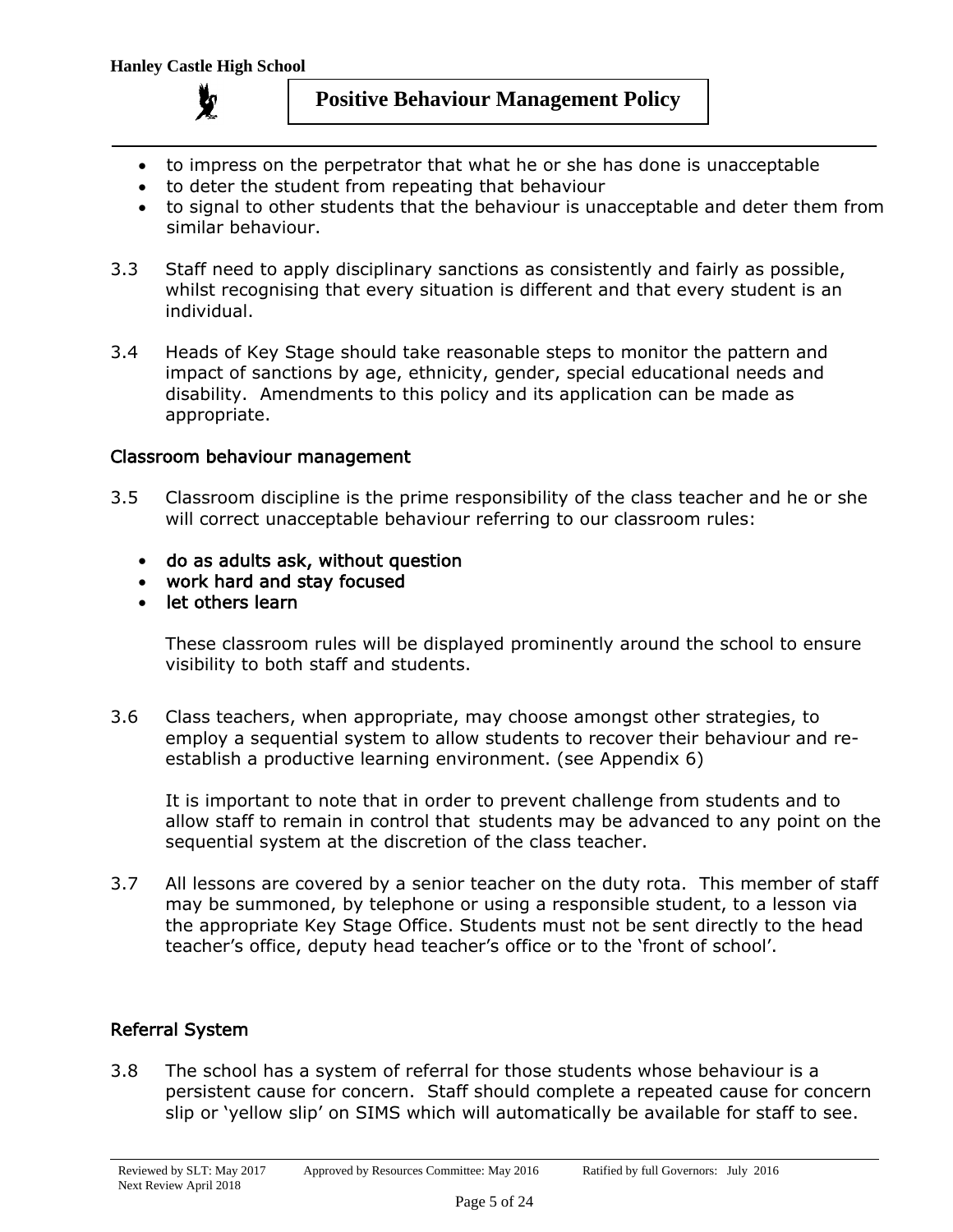This is a vital communication to allow for careful monitoring and systematic care for our students.

The school's referral system places the tutor at its heart. The tutor's action is to discuss the slip with the student and record of the date of this action and any outcomes to the slip on SIMS. This should be done the day the discussion with the student takes place. Tutors need to manage carefully the work load imposed by cause for concern slips coming to them and be proactive in dealing with them in a timely way.

- 3.9 Subject teachers or other members of staff should complete cause for concern slips on the day the misdemeanour occurs.
- 3.10 Examples of student behaviour that require Yellow Slips to be recorded on SIMS:
	- low level and persistent behaviour, over several lessons, preventing the student or others from learning
	- failure to comply with instructions
	- inadequate work in several lessons
	- inadequate focus over several lessons
	- failure to complete homework (see appendix 3)
	- persistent lateness to lessons
	- poor attitude over several lessons
	- defiance
	- failure to bring PE kit

A Yellow Slip should always be accompanied by action from the teacher, for example a phone call home or a detention, this should be recorded on the slip.

- 3.11 Cause for concern slips may also be written for more serious incidents. Yellow Slips written for serious incidents should be forwarded to the key stage offices immediately after the incident, but it may be necessary to give a verbal account of the incident to the Head of Key Stage and for the slip to follow later. The head of key stage will decide whether the incident should be handled at department level, tutor level, key stage level or passed to the leadership team. Examples of serious incidents are given below:
	- any incidence of bullying
	- abusive language to a member of staff
	- cyber- bullying
	- assault
	- aggressive behaviour
	- truancy
	- drug/ alcohol related incident
	- vandalism to property
	- theft
	- fighting.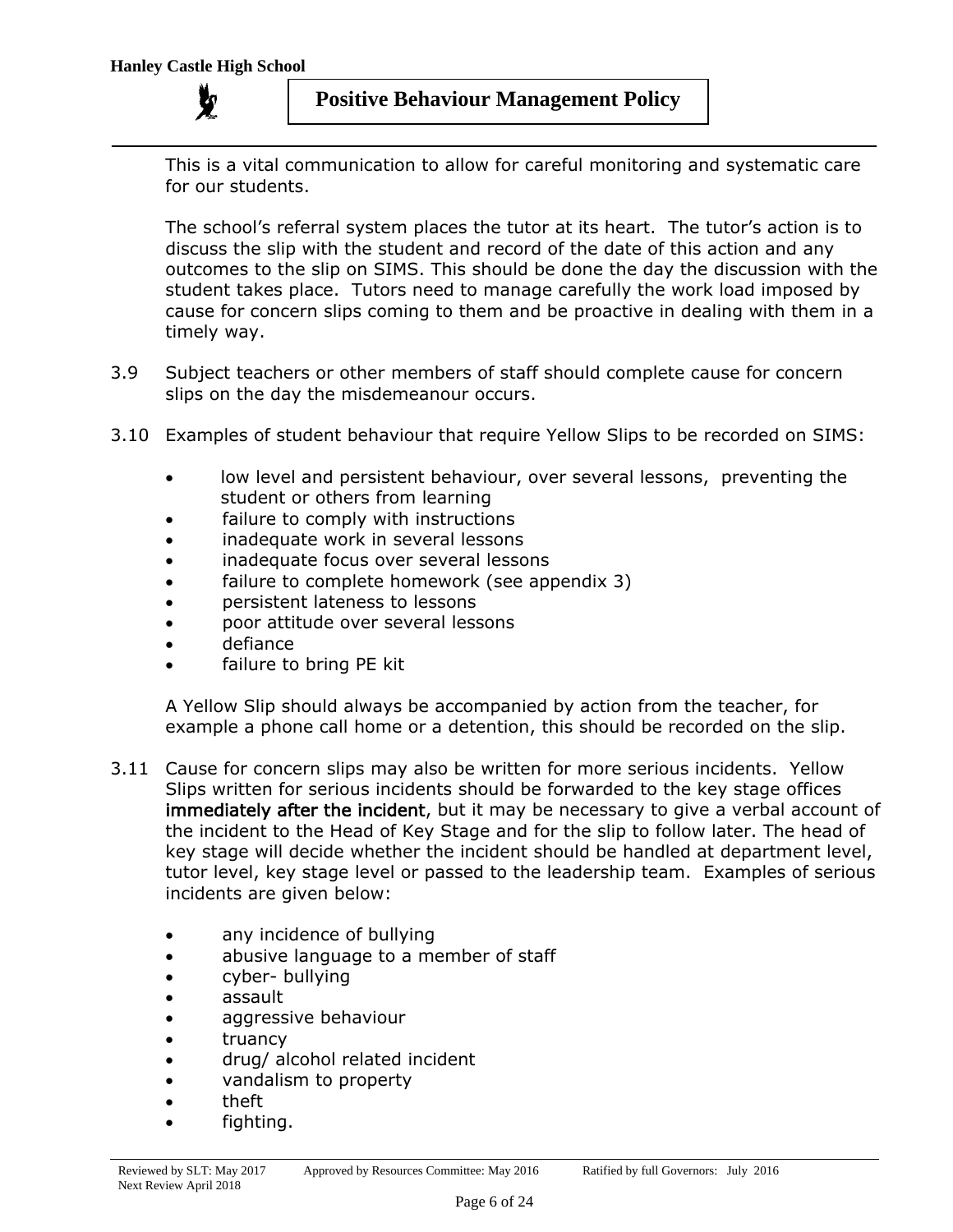This list is not exhaustive and it will be for the member of staff who initially deals with an incident to decide whether or not it is a serious incident. Staff should always consult with senior staff if they are in doubt.

3.12 All valid cause for concern slips will be retained on SIMS. Parents should be kept informed of concerns, actions and strategies being taken to support the issue where appropriate. The head of key stages, subject leaders or members of the leadership team may invite parents and/or student in for an interview to discuss a way forward. This may include involvement with multi-agency staff, the use of continual reporting systems (report cards) or, where attendance is part time or a student is in danger of permanent exclusion, the creation of a Pastoral Support Plan.

#### Intervention Strategies

- 3.13 The school aims to provide support for students who do not respond to initial tutor or subject teacher intervention strategies. This is to prevent alienation from school and education, and to prevent disruption to the learning of others or to the school community. It is the role of key stage leaders and the leadership team to identify students needing extra support and plan intervention strategies to help individuals better manage their behaviour, learning, attendance and relationships.
- 3.14 The nature of the response will vary depending on the context, and parents will be contacted as appropriate. Clear targets should be set for students that are both reasonable and achievable.
- 3.15 A pastoral support plan (PSP) will be used to support any use of a reduced timetable, where attendance is poor or where a student is at risk of permanent exclusion.

#### Guidelines for disciplinary sanctions

- 3.16 Disciplinary sanctions are more likely to promote positive behaviour if students see them as fair. Staff should, in implementing the school's positive behaviour management policy, bear in mind the following advice:
	- aim to develop a strong working relationship with the students in their care, maximising the opportunities to develop trust and commitment both to the subject and the teacher.
	- make clear they are dealing with the behaviour, rather than stigmatising the student
	- avoid early escalation to severe sanctions, reserving them for the most serious or persistent misbehaviour
	- avoid whole group sanctions that punish the innocent as well as the guilty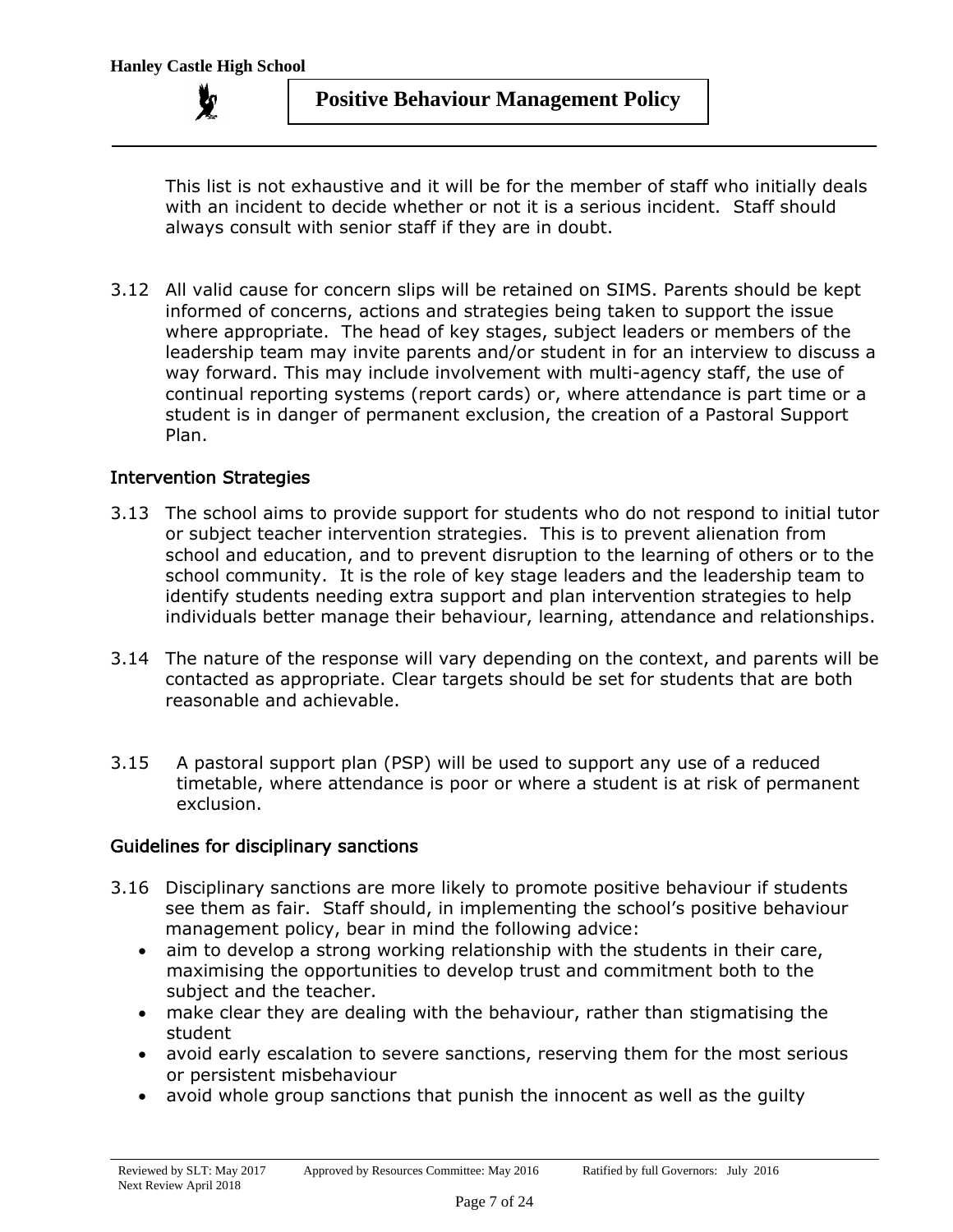

- wherever possible, use sanctions that are a logical consequence of the student's inappropriate behaviour
- use sanctions to help the student and others to learn from mistakes and recognise how they can improve their behaviour
- when appropriate, use sanctions to put right harm caused
- never issue a sanction that is humiliating or degrading
- use sanctions in a calm and controlled manner
- ensure that sanctions are seen as inevitable and consistent, although they should, where appropriate, take account of individual needs, age and understanding
- attempt to link the concept of sanctions to the concept of choice, so that students see the connection between their own behaviour and its impact on themselves and others, and so increasingly take responsibility for their own behaviour.
- 3.17 Sanctions should not be used where low-level interventions, such as giving a non-verbal signal or reminding a student of a rule, are all that is needed.
- 3.18 Staff should also consider, when using sanctions, whether an apparent behaviour difficulty is in fact a manifestation of unidentified learning difficulties, of any other type of special educational need, or is related to a possible welfare or safeguarding issue.
- 3.19 Corporal punishment is unlawful and will not be used at school.

## **Detention**

- 3.20 Where a student's behaviour falls short of our expected high standards, the school may exercise its legal authority to impose detentions at breaktime or lunchtime, or outside of school hours (after school, at weekends or on TED days). Where a detention is outside school hours parents will, where possible, be given 24 hours notice in writing. We will use these powers reasonably by taking appropriate account of a range of issues relating to the welfare and rights of staff, students and parents. This is particularly important where the detention involves the student staying late at school.
- 3.21 Parental consent is not required for detentions, either during the school day or outside of school hours. Where a detention is outside of school hours parents must make arrangements for safe transport home, despite any inconvenience. Parents should discuss any exceptional circumstances with the school. Nonattendance at a detention for no good reason will result in a further sanction – for example non-attendance at a lunchtime detention may result in an after school detention. Non-attendance at an after school detention may result in a fixed term exclusion.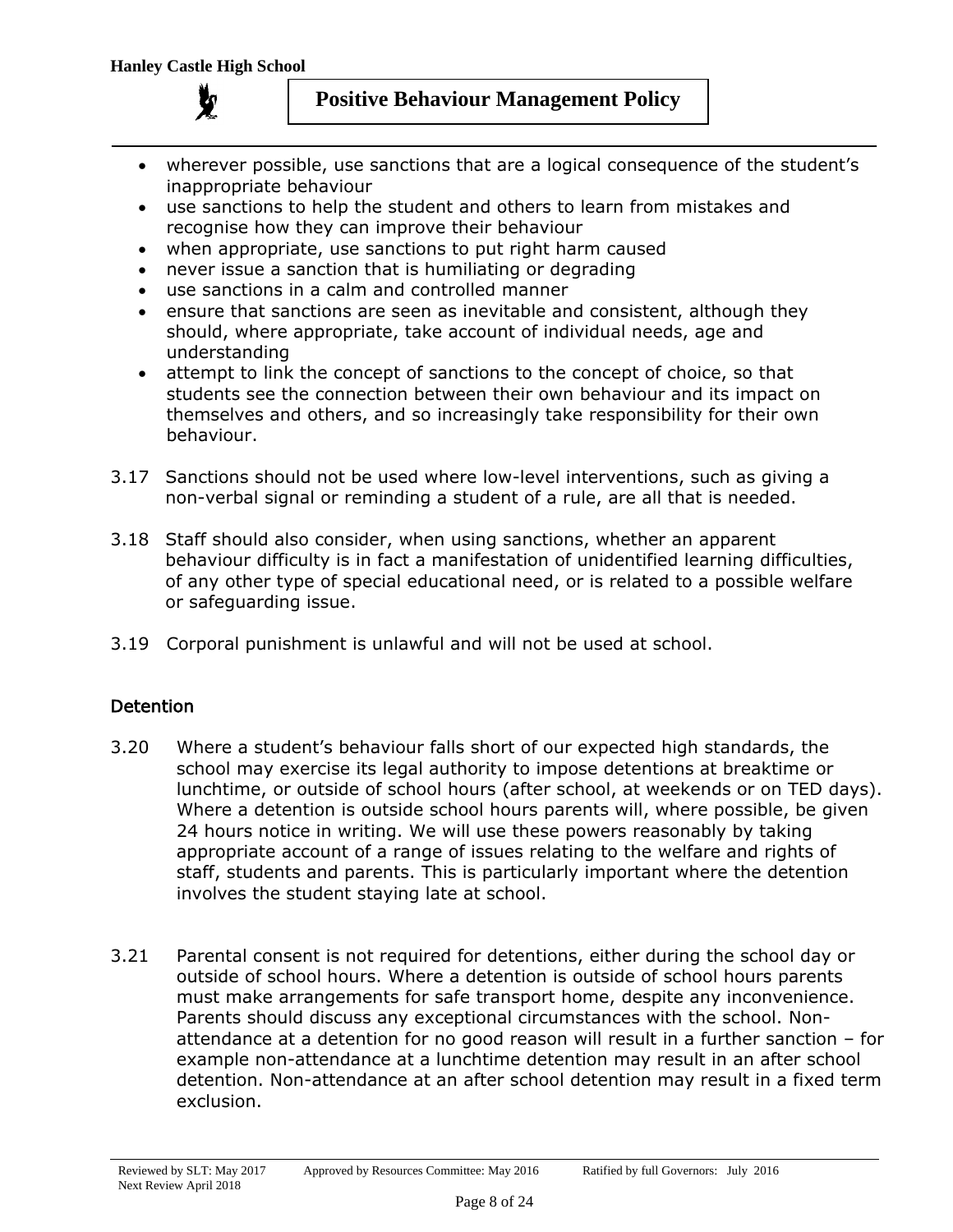

- 3.22 After school detentions, arranged through the key stage offices, are usually held on a Thursday for one hour between 3.30 and 4.30 p.m. but may be held at any time on any day. Subject detentions can take place at break or lunchtime. Staff should give due care to the need for both staff and students to eat, drink and access toilet facilities.
- 3.23 Class teachers may set subject detentions for low level issues which need an immediate response including non-completion of homework.
- 3.24 Staff may impose a short detention ('time waster detentions') for students who fail to wear school uniform correctly or repeatedly fail to bring the necessary equipment to lessons. These detentions are administered by the key stage offices and held centrally at the start of lunchtime.
- 3.25 The head teacher has limited the power to impose detention outside school hours to subject leaders, heads of key stages and the leadership team. All other staff must complete an orange 'Request for After-School Detention' form and email it to their Head of Faculty who authorises this request and sends it on the relevant Key Stage Office. Heads of Key Stage, or their delegates, will decide whether or not the request for an after school detention is reasonable and, if so, inform the student, tutor and parents of the date and time it is to be served.
- 3.26 After school detentions can be imposed for more serious poor behaviour, including:
	- three yellow cause for concern slips in a week
	- five yellow cause for concern slips in a half term
	- when a student fails to complete homework (see Appendix 3 for flow chart)
	- when a student fails or refuses to attend a subject detention
	- when a student persistently fails to attend uniform detentions
	- when a more significant response is needed than a subject detention for an incident of poor behaviour.

## Removal from lessons

- 3.27 Where a student's behaviour falls short of the schools high expectations it may be deemed necessary to remove them from lessons. The school may place a student within the key stage area for all or part of a day.
- 3.28 Students removed from lessons will be provided with appropriate work for the duration of their sanction

#### 4. Positive intervention

4.1 A variety of intervention strategies will be deployed by the key stage offices to support the student to improve their behaviour or learning. Strategies include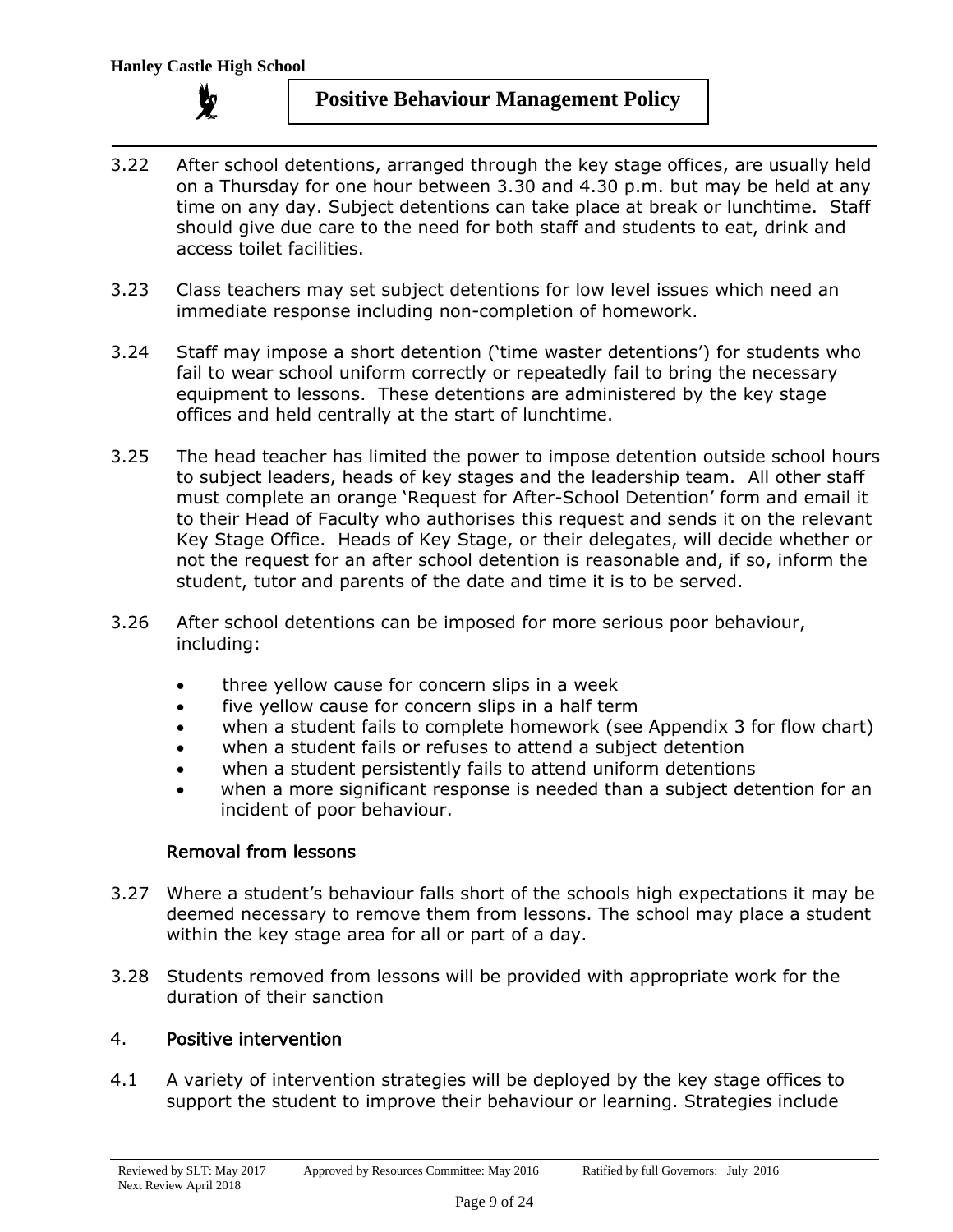

positive report cards, A and E report cards, Top-try cards, meetings with parents, and telephone calls home.

#### 4.2 KS5 Positive Progress Report

This may be issued to students who are falling below the minimum expected level of attitude and effort. Students may also be highlighted as a cause for concern by subject teachers/tutors/KS5 team.

The report allows subject staff to give a student an attitude to learning score for each lesson and an opportunity to record a comment, both of which aim to be positive to promote improvement. This report is to be taken home and shown to parents. Students must sign in to the sixth form office during free periods and are not permitted in the common room during free periods.

The report is overseen by the tutor and tracked by either Head of KS5/Assistant Head of KS5. Reports run bi-weekly, are analysed and then a review is carried out by either Head of KS5/Assistant Head of KS5.

Letters are sent home when a student is placed on the positive progress report and also when a student is removed from the report programme.

## 5. Physical contact with students, including use of reasonable force

- 5.1 There are times when physical contact between staff and students is proper, necessary and legal. For example, this may occur when members of staff comfort a distressed student, congratulate or praise them, demonstrate how to use a musical instrument, demonstrate exercises or techniques in PE or give first aid.
- 5.2 School staff have a legal power to use reasonable force in the following situations:
	- To prevent students from hurting themselves or others
	- To prevent damage to property
	- To prevent disorder.
- 5.3 The use of force should always be a last resort for the most serious of incidents in school, on school trips or during other school related activities. Staff must use no more force than is 'reasonable in the circumstances'. They should always try to avoid injuring a student, but in extreme circumstances (for instance where a fight has to be stopped) this may not be possible.
- 5.4 Physical intervention might involve the following:
	- Physically interposing between students
	- Blocking a student's path
	- Holding, pushing or pulling
	- Leading a student by the hand or arm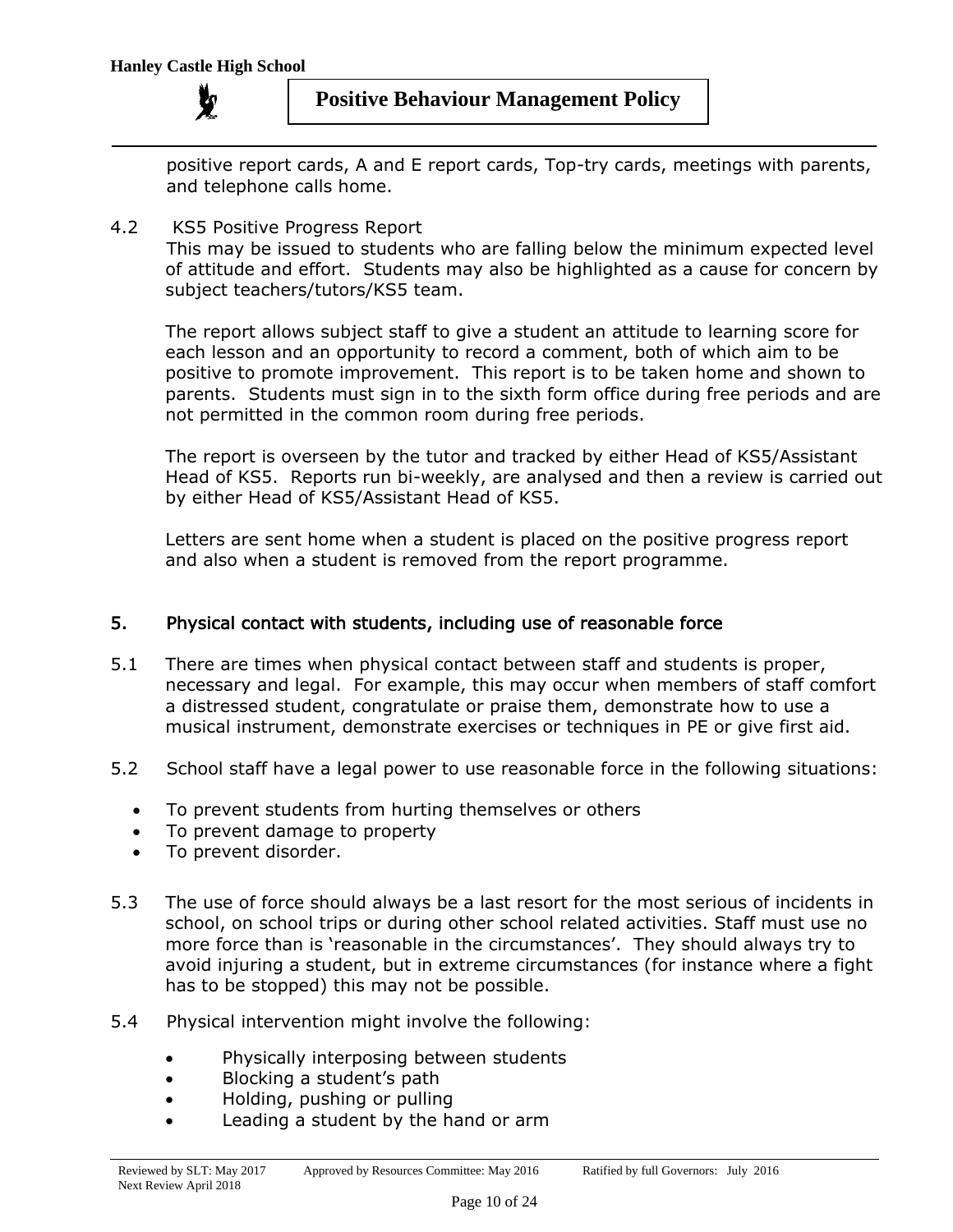

- Shepherding a student away by placing a hand in the centre of the back
- In extreme circumstances, for example to break up a fight, briefly using more restrictive holds.
- 5.5 If a serious incident occurs, a member of staff may have no choice but to use reasonable force, or to request help from other members of staff, to fulfil their duty of care towards students or to protect themselves. The school will always report the use of force to parents. Any complaints about the use of force will be investigated thoroughly and speedily. However, where a member of staff has acted within the above legal guidelines they will receive the full support of the school's head teacher and governors.

#### 6. Exclusions

- 6.1 This is a summary of the main exclusion procedures and is included here for consistency. Please refer to the school exclusions policy for further detail.
- 6.2 Only the head teacher or acting head teacher may exclude a student, following the appropriate investigation. The parent must be informed of any exclusion without delay – this is usually done by telephone and confirmed by letter. The parents must be informed of the length and type of exclusion, and of their right to make representations to the governors. Students over 18 have to be informed and have the right to appeal on their own behalf.
- 6.3 There are 2 types of exclusion: fixed term and permanent. There is a limit of 45 school days in a school year for fixed term exclusions.

| <b>Exclusion type &amp;</b><br>number of days                                                              | When<br>should the<br>Governing<br>Body be<br>informed? | Does the GB<br>Disciplinary<br>Committee have to<br>meet?                             | When should it<br>meet?                                                | Can it<br>reinstate? |
|------------------------------------------------------------------------------------------------------------|---------------------------------------------------------|---------------------------------------------------------------------------------------|------------------------------------------------------------------------|----------------------|
| Fixed Term<br>5 school days or fewer<br>& public exam not<br>missed                                        | Once per<br>term                                        | Does not have to<br>meet, but must<br>consider parental<br>representations if<br>made | No time<br>limit                                                       | No                   |
| Fixed Term<br>More than 5 & up to &<br>including 15 school<br>days or where public<br>exam would be missed | Within 1<br>school day                                  | Only if parents<br>request it to do so                                                | Within $6 - 50$<br>school days from<br>the date the LGB<br>is notified | Yes                  |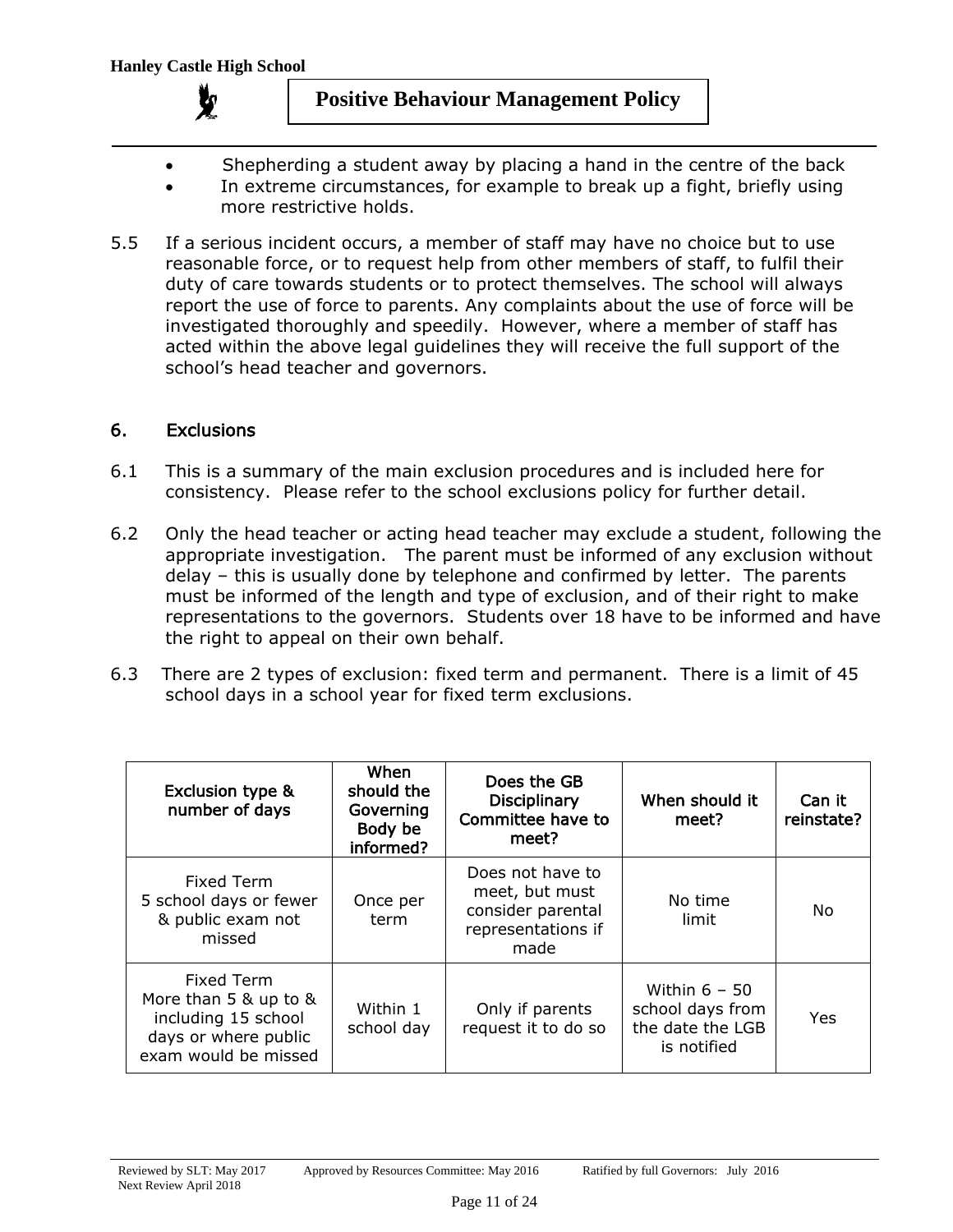| Fixed Term<br>More than 15 school<br>days | Within 1<br>school day | MUST meet        | Within $6 - 15$<br>school days from<br>the date the LGB<br>is notified | Yes |
|-------------------------------------------|------------------------|------------------|------------------------------------------------------------------------|-----|
| Permanent                                 | Within 1<br>school day | <b>MUST</b> meet | Within $6 - 15$<br>school days from<br>the date the LGB<br>is notified | Yes |

Days – can be made up of half days (lunchtime exclusion = half day) and is the number of days singly or cumulatively in ONE TERM

The GB may exercise its discretion to allow an excluded student on the premises for the sole purpose of taking a public exam

- 6.4 The decision to exclude a student is not taken lightly and is a serious response to a serious offence. Individual situations will be dealt with on an individual basis, dependent upon circumstance, behavioural record and the severity and frequency of the offence.
- 6.5 Reasons for fixed term exclusion include:
	- physical assault against a student/adult
	- verbal abuse/threatening behaviour against student/adult
	- defiance to a senior member of staff
	- bullying
	- cyberbullying/ abuse online
	- racist, homophobic or sexist abuse
	- damage
	- theft
	- illegal drugs (or substances presented to others as illegal drugs) / 'legal highs' / alcohol related offences
	- sexual misconduct
	- persistent disruptive behaviour.
	- Misuse of technology
- 6.6 Permanent exclusion is a last resort in response to either a one off very serious incident or a series of serious incidents where intervention has failed to modify behaviour.

## 7. Confiscation of inappropriate items, including retention and disposal

7.1 The head teacher and staff authorised by the Headteacher (including all members of the senior leadership team, all teachers in receipt of a TLR, all non-teaching members of the key stage teams and all trip leaders) have the statutory power to search students (and their possessions, including bags and lockers) without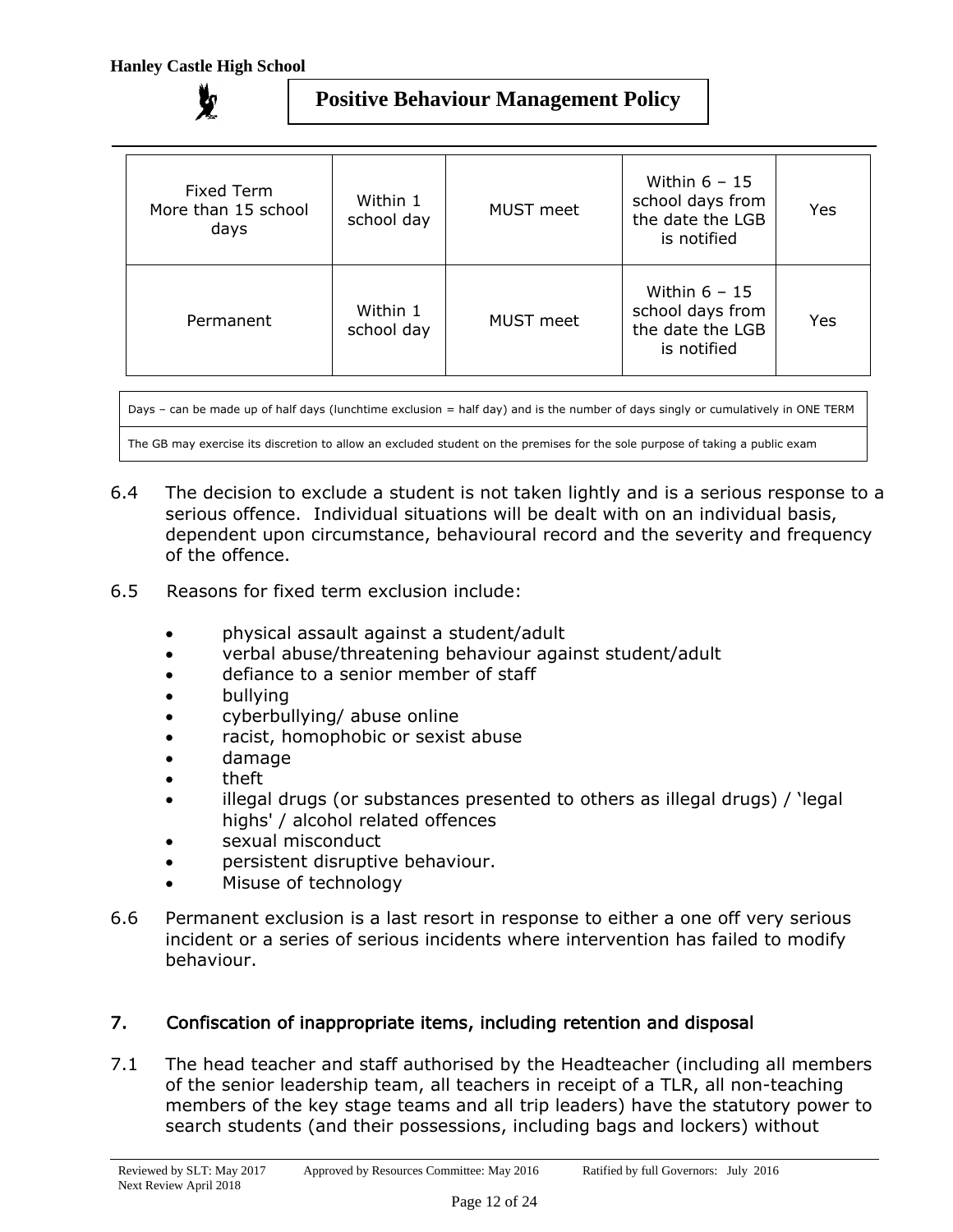consent where they suspect that a student is in possession of a 'prohibited' item. Where a search of outer clothing (including coats, blazers, pockets, shoes etc. is deemed insufficient the police should be called). Prohibited items include any weapon, alcohol, illegal drugs (or substances presented to others as illegal drugs), 'legal highs' or stolen items. If a student refuses to comply with such a search, the police will be called to conduct the search. If a student absconds before the police arrive, an assumption will be made that the student was in possession of a prohibited item. Such behaviour will also be treated as defiance and leaving the school site without permission. Appropriate sanctions will therefore be applied.

- 7.2 The head teacher and staff authorised by the Headteacher (including all members of the senior leadership team, all teachers in receipt of a TLR, all non-teaching members of the key stage teams and all trip leaders) have the statutory power to search students (and their possessions, including bags and lockers) with their consent where they suspect that a student is in possession of a 'banned' item. Banned items include cigarettes, E-cigarettes, any tobacco or tobacco related product, lighters, fireworks, pornography, racist, sexist or homophobic material, laser pens or any item which may be harmful to good order and discipline. If a student refuses to consent to such a search, an assumption will be made that the student was in possession of a banned item. Such behaviour will also be treated as defiance. Appropriate sanctions will therefore be applied.
- 7.3 Searches should be conducted by a member of staff who is the same gender as the student being searched. In addition, a further member of staff must also be present as a witness. If possible, they too should be the same gender as the student being searched. Where a student's possessions are being searched, the student must be present.
- 7.4 Parental consent is not required for either 'without' or 'with consent' searches. Although there is no legal obligation to do so, the school will make every reasonable effort to inform parents of such searches, and of any police involvement.

## The power to seize and confiscate prohibited and banned items

7.5 Prohibited and banned items found as a result of a search with or without consent, can be seized, retained and disposed of as appropriate (weapons and controlled drugs will always be delivered to the police as soon as it is practical to do so and stolen items returned to their owner).

## The power to seize and confiscate other items

7.6 All members of staff have the power to confiscate prohibited, banned or inappropriate items, or items being used in a way which threatens good order or interrupts learning. These include (in addition to those items listed in 7.1 and 7.2 above):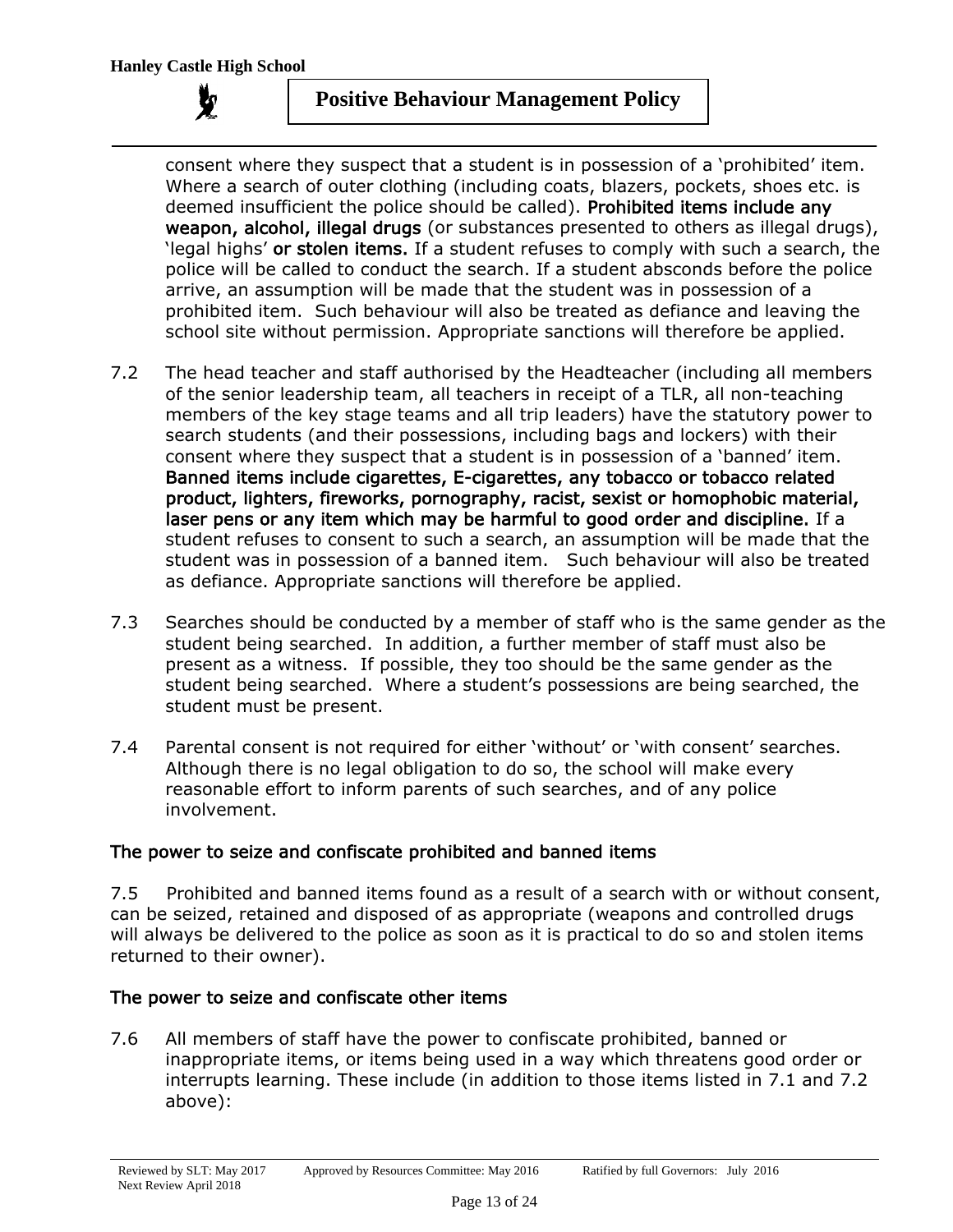

- any item which poses a threat to others, or is being used to distract and possibly harm other students or staff
- any item which poses a threat to good order for learning, for example ipods, MP3 players or mobile phones in use during lessons
- any item which breaches school uniform rules, for example a baseball cap, a cardigan or a hoodie
- any item which poses a health or safety threat, for example a large ring in PE
- any item which is counter to the ethos of the school: for example material which might cause tension between one community and another;

Where a student refuses to hand over an item disciplinary sanctions will be applied for failure to follow a reasonable instruction.

- 7.7 Staff should note that, while confiscation of a mobile phone is legitimate, searching through a phone or accessing text messages without the student's permission is not. In some circumstances it may be reasonable for a member of staff to ask a student to reveal a message (for example, for the purpose of establishing whether cyber bullying has occurred). If the student refuses then the member of staff should not enforce the instruction. The staff member can, however, legitimately issue a disciplinary sanction for failure to follow a reasonable instruction.
- 7.8 Staff should take particular care when deciding whether to confiscate items of clothing or jewellery. In particular, they should have appropriate regard to whether the item in question has religious or cultural significance to the student and should avoid physical contact or interference with students' clothing of a kind that might give rise to safeguarding allegations. In order to minimise such risks, staff should ensure that if an item of clothing or jewellery is confiscated, this is done in an open setting and not in a closed room.

## Procedures for dealing with confiscated items

- 7.9 Prohibited or banned items will not normally be returned to students. However, students have a right to expect that other confiscated items, especially those of monetary or emotional value, will be stored safely until they can be returned.
- 7.10 In most cases, confiscation is a sufficient sanction, and return of the item at the end of the lesson, school day or school week is adequate time to reinforce the school rule. Where appropriate, the school reserves the right to return confiscated items to a parent or guardian rather than to the student.
- 7.11 Items of obvious value, such as mobile phones or MP3 players, will be retained by the Key Stage Office prior to return to a student or parent. All reasonable steps should be taken to make this arrangement secure including use of a secure locker. The items must be clearly labelled with the students name and return date.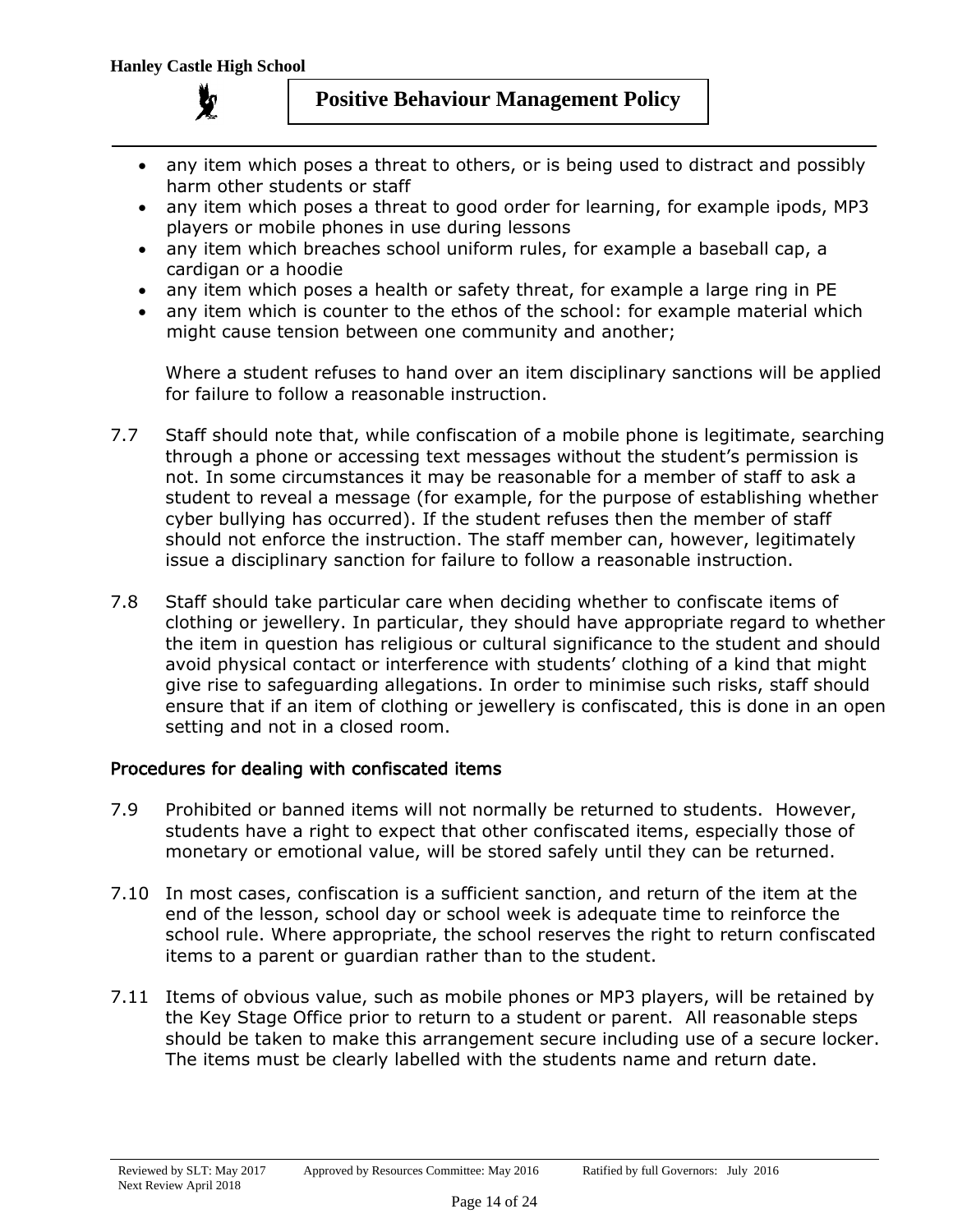

#### Mobile phones and internet enabled devices (IEDs)

- 7.12 For the purposes of this policy mobile phones include all phones, whether smart phones or not. Internet enabled devices include any device which is able to access the internet in order to download materials, or to transmit materials, photographs or messages of any kind. This includes smart watches, kindles and emerging technologies with the same capabilities.
- 7.13 Mobile phones and IEDs are not to be used in school or in the bus bay. Students are allowed to have them in their possession, as with all valuable items, we discourage students from bringing them into school.
- 7.14 Students may use their phone to access their bus if they have a digital ticket.
- 7.15 Mobile phones and IEDs must be switched off (not switched to silent mode) from the moment when students arrive on the school's premises to the moment when they leave (including break and lunchtime). If mobile phones or IEDs are switched on or used without permission they will be confiscated and passed to the Key Stage Office.
- 7.16 Confiscated phones or IEDs will usually be returned at the end of the school day. However, if a student's phone or IED is switched on or used without permission on more than one occasion it will need to be collected, in person, by a parent or carer.
- 7.17 The unacceptability of students at this school using phones or other technological equipment to humiliate or bully other members of our school community, for example sending abusive text messages, cyberbullying or using camera phones to record intimidating or unpleasant behaviour, or recording and transmitting of inappropriate images, means that we will always take appropriate action to prevent this, and use appropriate disciplinary sanctions to punish those responsible.
- 7.18 No student should use a camera, phone or any other device to record or video any member of the school community without permission.
- 7.19 If the school suspects that a phone or IED has been used inappropriately it will be retained so that any data stored can be shared with parents, carers or, where appropriate, the Police.
- 7.20 Mobile phones or other IEDs must not be taken into internal or external examinations. Students should hand them in to a member of the invigilation team on entering the examination room.

#### 8. Regulating students' conduct and disciplining them for misbehaviour outside school premises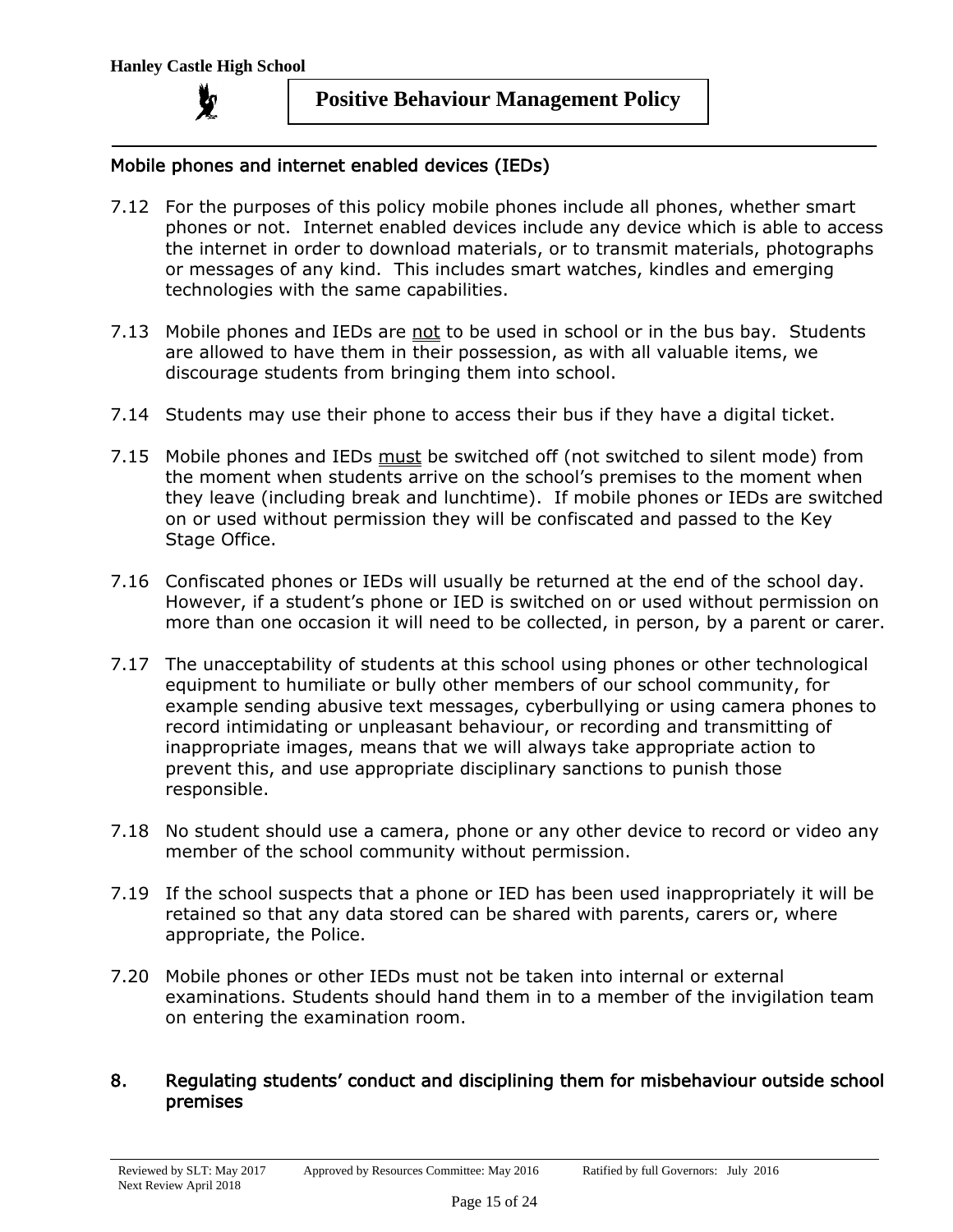

- 8.1 The school has the statutory power to discipline students for any misbehaviour during a school-organised or school-related activity. This includes misbehaviour in proximity to the school site and during the journey to or from school, while they are wearing school uniform or are in some other way identifiable as a member of the school. In addition, it can punish misbehaviour in other circumstances if it has repercussions for the orderly running of the school, poses a threat to another student or member of the public or could adversely affect the reputation of the school.
- 8.2 Students who use contract or public transport services will be governed by our general code of conduct, in addition to any employed by the transport providers. Students should report incidents of poor behaviour on contract transport services or public transport using the referral form available from school reception or from the key stage offices. Relevant key stage office staff will then follow this up and decide whether to impose a disciplinary sanction.
- 8.3 Instances have been reported where electronic technologies, such as mobile phones, other wireless technologies, social networking sites and chat rooms, have been exploited by students in order to bully or embarrass fellow students. Where this behaviour has repercussions for the orderly running of the school or could adversely affect the reputation of the school disciplinary sanctions will be applied. However, if such behaviour occurs outside school and the behaviour does not impact the orderly running of the school then the school may pass any information received to parents or the Police for them to act on.

## Abuse or intimidation of staff inside or outside school

- 8.4 The school will adopt firm measures against abuse or intimidation of staff either in school or beyond. (see 'Dealing with abusive behaviour towards staff' policy)
- 8.5 This includes unacceptable conduct by students, parents or others when not on the school site and / or out of hours, and when students are not under the lawful control or charge of a member of staff of the school. This includes any abuse or intimidation via electronic technologies.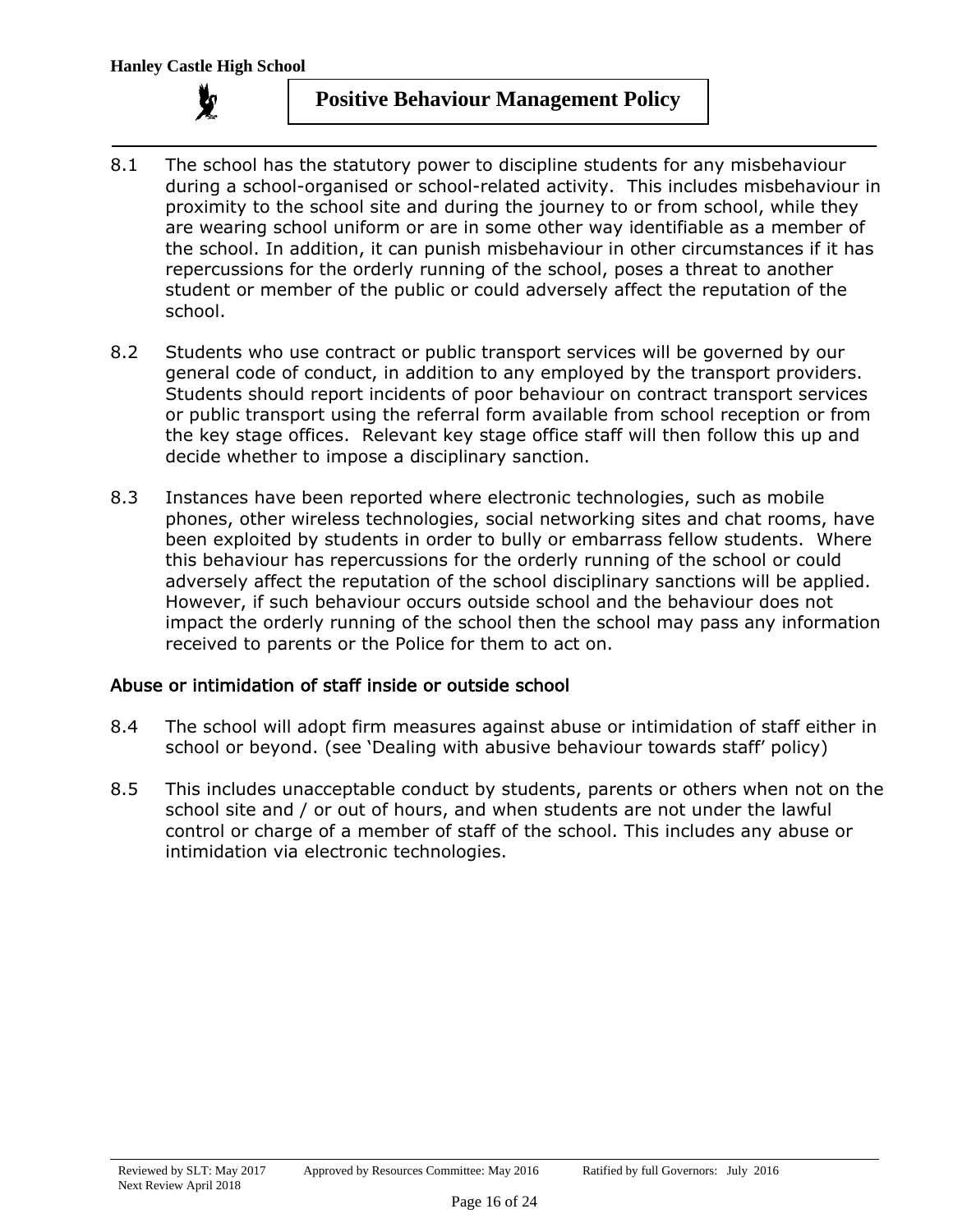# Appendices

The following appendices are designed to give further advice and guidance concerning behaviour management:

- 1. Roles and responsibilities within the Positive Behaviour Management Policy
- 2. Pathway of support for dealing with poor behaviour in lessons

## Appendix One

## Roles and responsibilities within the Positive Behaviour Management Policy

## Teacher

- To build positive working relationships with students
- To use a range of rewards to reinforce good behaviour
- To take responsibility for the behaviour in their own learning environment
- To manage the behaviour of the students in their care to allow all to learn and be safe
- To use a range of strategies to work with the student to modify any poor behaviour
- To apply positive behaviour management strategies and rewards fairly and consistently
- To apply a range of sanctions and strategies (including the following) when positive strategies are exhausted. This is not an exhaustive list:
	- o Warn the student, reminding them of our classroom rules
	- o Warn the student, and move their place within the classroom
	- $\circ$  Send the student out of the classroom for a short period of time out
	- $\circ$  Place a student with another member of staff for the remainder of the lesson
	- $\circ$  Discuss the behaviour with the student and agree a way forward
	- o Place the student with the HOF for a fixed period of time to carry out their learning in a different place
	- $\circ$  Call the KSO to summon a member of the duty team to remove a student from the lesson. An appropriate location for the student to serve the rest of the lesson will be found
	- o Subject report card
	- o Alert Head of Faculty to persistent behavioural concerns and work with the HOF to modify students' behaviour
	- o Contact parents and involve as early as appropriate.

# Head of Faculty / Department

To use a range of rewards to reinforce good behaviour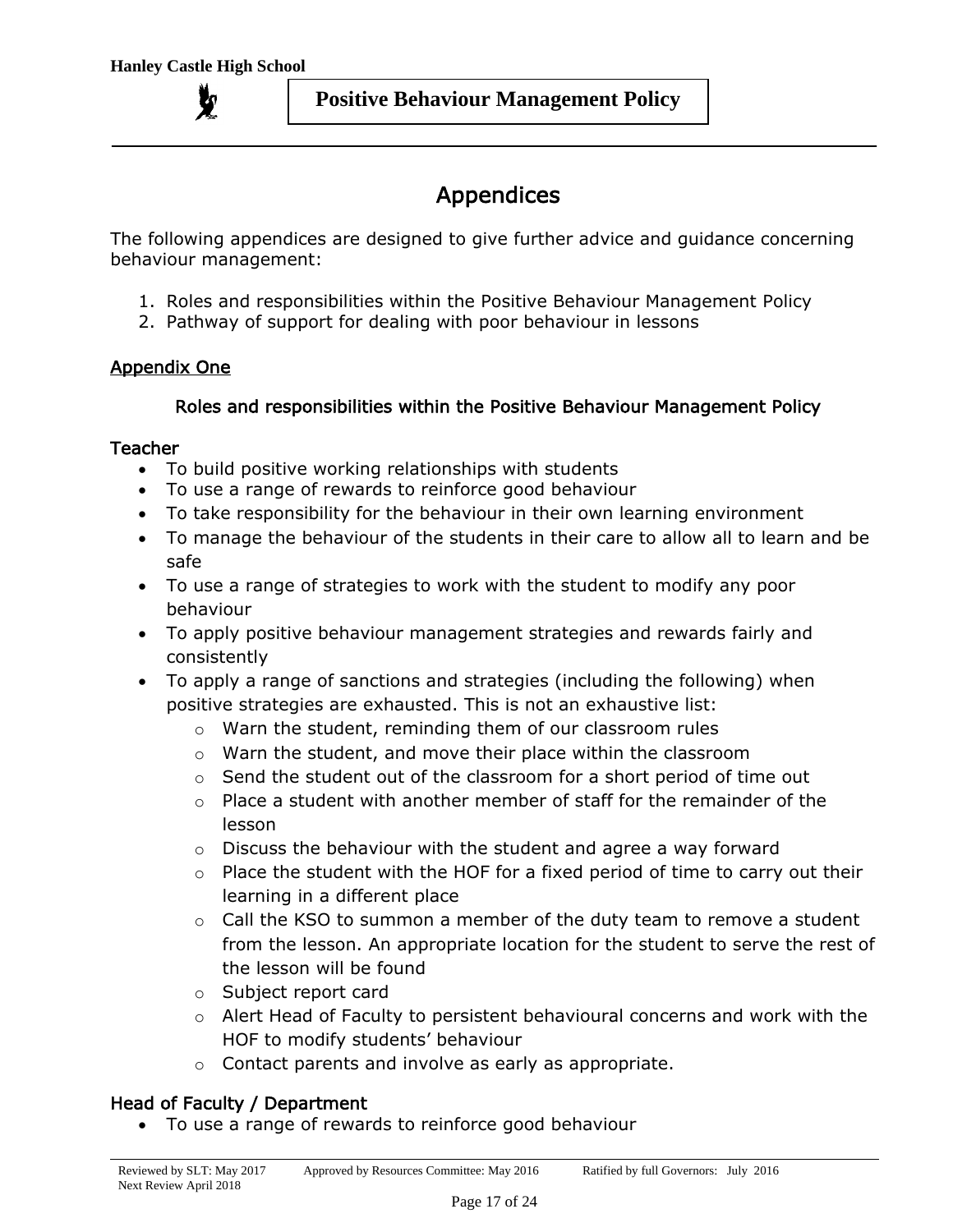

- To work with the teacher to modify students' behaviour
- To apply sanctions and rewards fairly and consistently
- To take responsibility for the behaviour for learning in their own faculty
- To monitor the use of positive behaviour management strategies in the faculty
- To apply a range of sanctions from the following (not an exhaustive list):
	- o Behaviour conversation
	- o Lunchtime/ break time detention
	- o Parental contact
	- o After school detention
	- o Subject report card
	- o Placed with another class for a set period of time
	- o Referral to the faculty line manager.

## Faculty / Department Line Manager

 To work with the Head of Faculty and the teacher to modify a student's behaviour for learning using strategies such as parental contact and report card.

## Head of Key Stage

- To use a range of rewards to reinforce good behaviour
- To evaluate and monitor the cause for concern referrals to identify patterns of behaviour on the basis of individual student, subject or faculty
- To implement intervention programmes to be carried out by the Key Stage Leader, Assistant Key Stage Leaders, Aspire@Hanley, external agencies
- To identify students whose behaviour is of serious concern across two or more faculties
- To provide support and guidance for tutors in modification of students' behaviour
- To issue and verify after school detentions.
- To investigate and impose sanctions for serious incidents, including bullying.
- To impose sanctions for persistent misbehaviour.
- To attend reintegration meetings following exclusion.
- Sanctions and strategies include:
	- o Verbal reprimand
	- o Report Cards
	- o Withdrawal of privileges
	- o After school detention
	- o Parental interview
	- o Pastoral Support Plan (to be centrally recorded)
	- o Detention for part of break or lunch time
	- o Isolation
	- o Fixed term exclusion.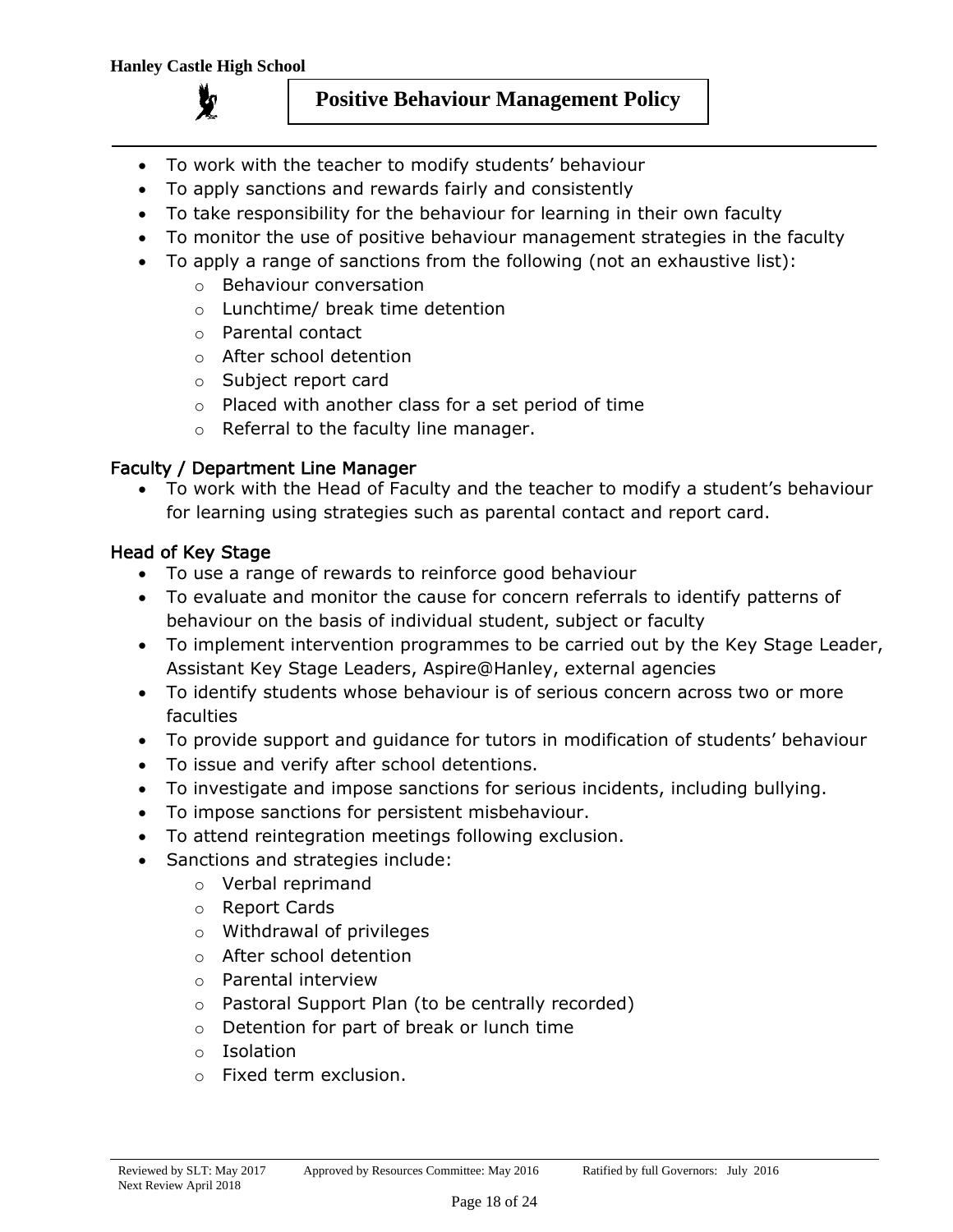

## Tutor

- To apply positive behaviour management strategies and rewards fairly and consistently to reinforce good behaviour
- Responsible for the behaviour in tutor time
- To take responsibility for the behaviour in their own learning environment
- To manage the behaviour of the students in their care to allow all to learn and be safe
- To use a range of strategies to work with the student to modify any poor behaviour
- To implement strategies to support a student's behaviour across the curriculum
- To implement strategies to support student welfare to include friendship, organisational and social issues which have an impact on behaviour
- To discuss behaviour with a student immediately whenever a cause for concern referral is recorded and initial and date this conversation on the yellow slip immediately after the discussion
- To use a report to monitor students' behaviour across the curriculum.

# Head of Faculty

To visit lessons and monitor behaviour in the faculty

# Duty Team

- To visit identified hot spot lessons or those students highlighted as a priority by the Key stage office
- To visit lessons as appropriate
- To be on call to remove students from lessons
- To carry out student checks as identified by KSO.

# Headteacher / Senior Leadership Team

- To ensure that a student's behaviour does not affect the student's own learning, or the learning of others
- To intervene when other strategies have failed.

## Headteacher

- To consider and implement exclusions, and to consider and implement requests for exclusions by the Key Stage Leaders/ SLT.
- To call in parents for a discussion regarding a student's future at Hanley Castle
- To carry out reintegration meetings with SLT, heads of key stage or heads of faculty as appropriate following every fixed term exclusion.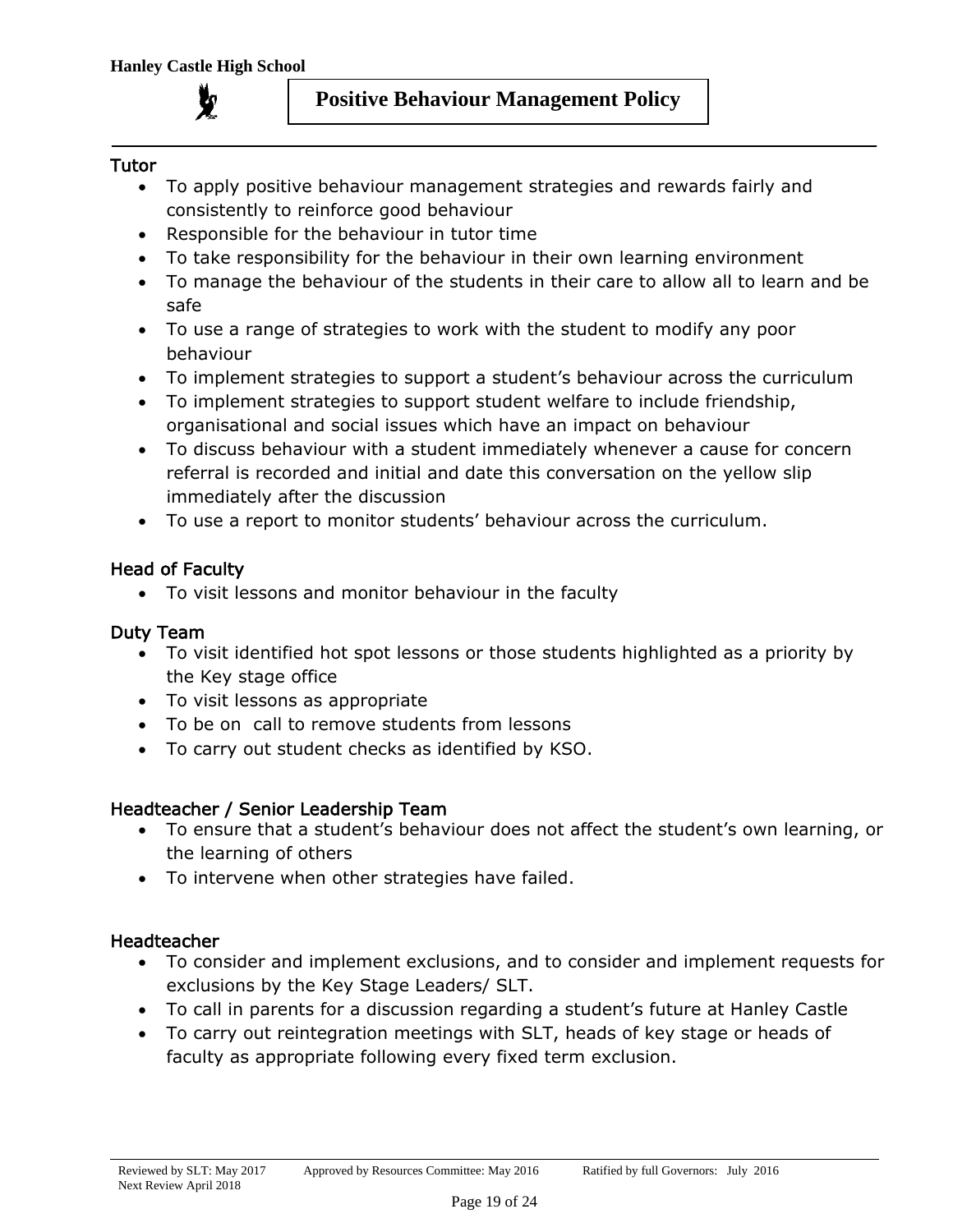# Appendix Two

# PATHWAY OF SUPPORT FOR DEALING WITH POOR BEHAVIOUR IN LESSONS

There is a stepped approach to managing the students who do not conform to our expectations. Although this response is clearly staged, the nature of the response will vary depending on the context, and parents will be contacted as appropriate.



Parents are called in for a discussion regarding the student's future at HCHS

The Tutor and Key Stage Leader oversee this process and implement pastoral support plans when poor behaviour becomes a cross curricular concern. Parental contact and intervention strategies are implemented in addition to faculty intervention.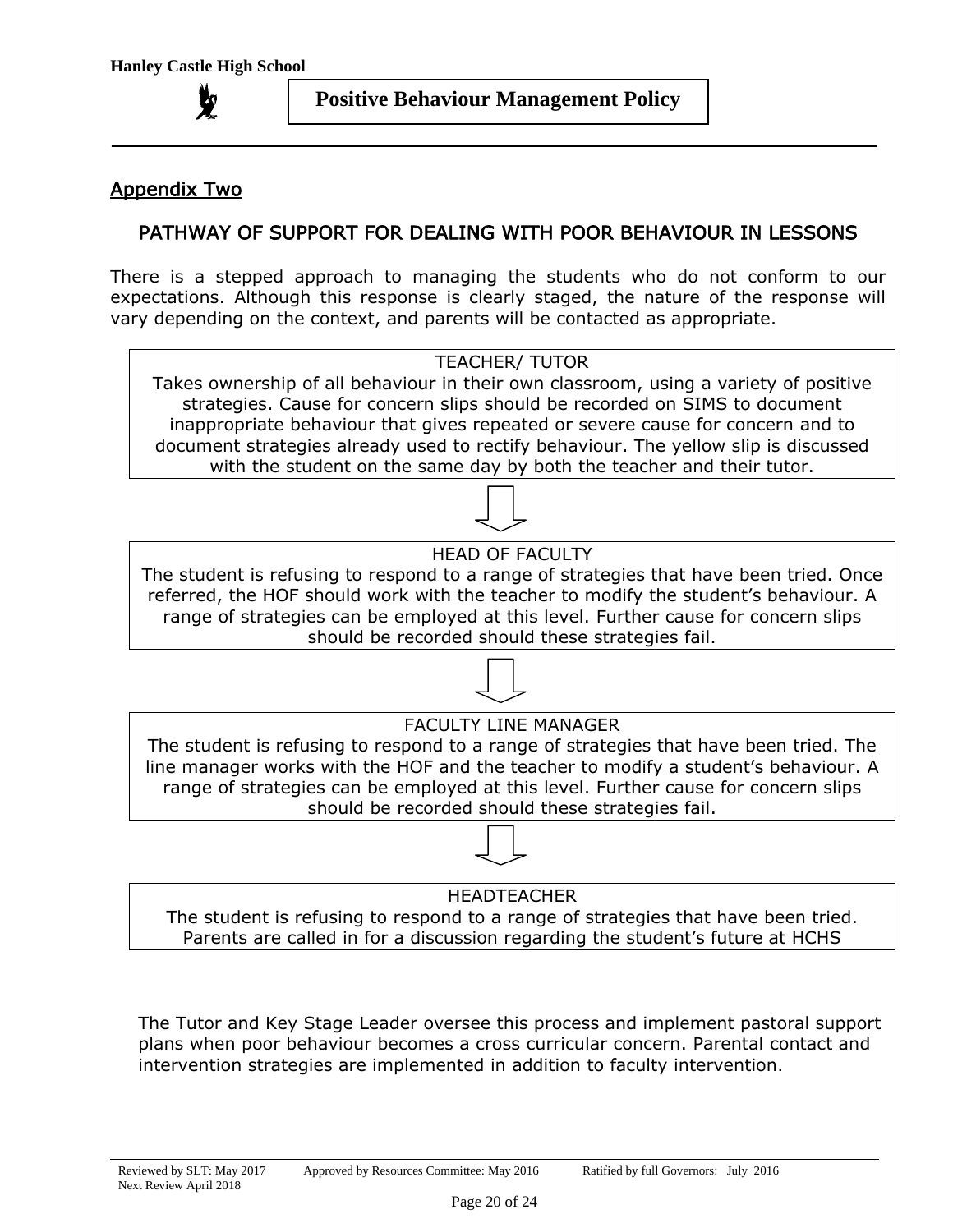

# APPENDIX 3- Guidance on when to write a cause for concern/ Yellow slip Write orange slip to request Write orange slip to request

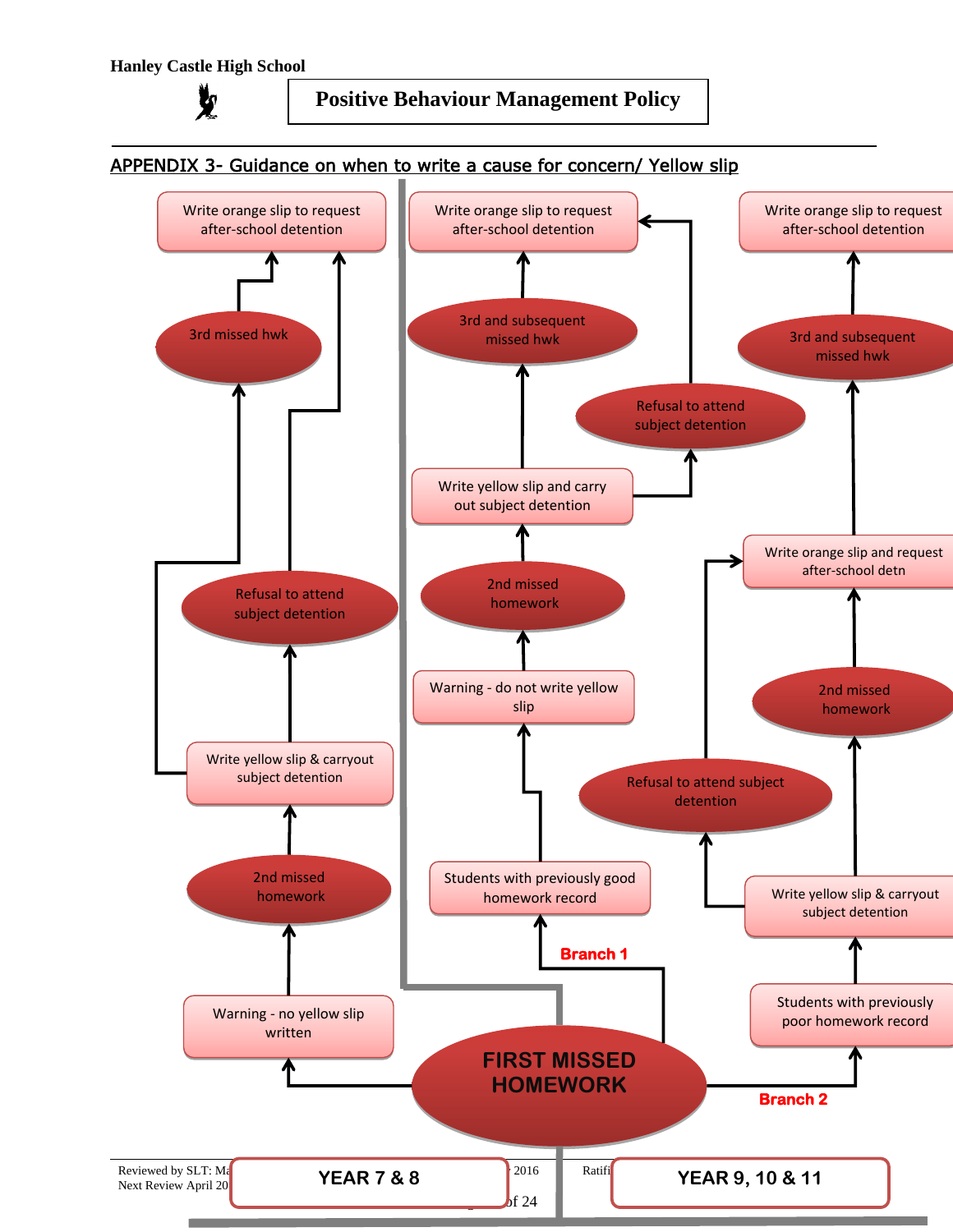

# Appendix 4 Attitude and Effort criteria

| Award           | Criteria                                                                                                   |
|-----------------|------------------------------------------------------------------------------------------------------------|
| Outstanding     | Consistently outstanding attitude to learning, takes full responsibility for reaching their full potential |
| Verv Good       | Always shows a very good attitude to learning, has a desire to continually improve                         |
| Good            | Regularly shows a good attitude to learning                                                                |
| Need to Improve | Challenges about minimal levels of effort or attitude remain unaddressed                                   |
| Unacceptable    | Disruptive to the learning of others and themselves. Sanctions have been applied                           |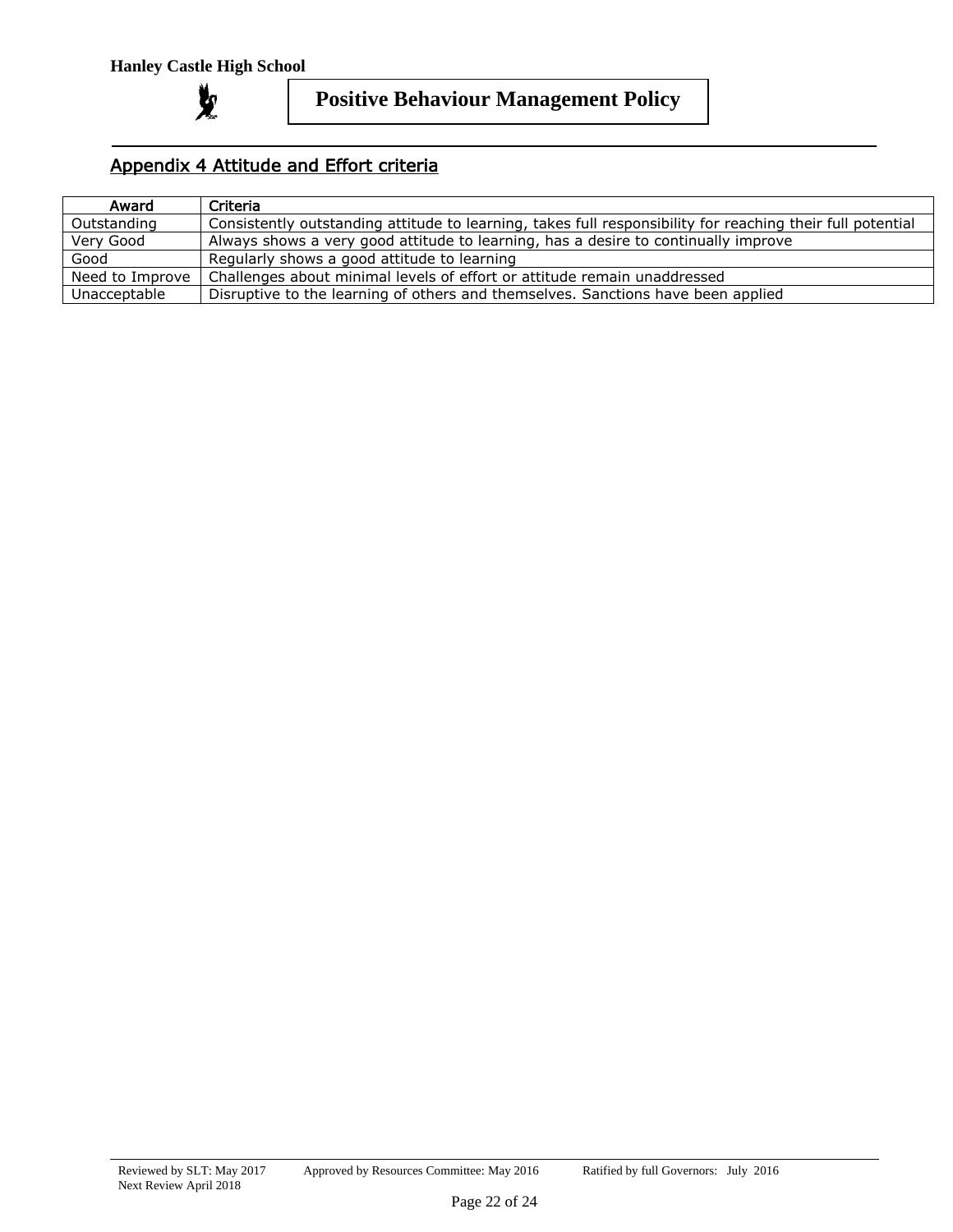

# Appendix 5- Attitude to Learning criteria

Please note: 'work' refers to class work, homework and the completion of independent study tasks. 'He/his' should be read as also referring to 'She/her'

| <b>Score</b>   | <b>Explanation</b>                                                                                                                                                                                                                                                                                                                                              |
|----------------|-----------------------------------------------------------------------------------------------------------------------------------------------------------------------------------------------------------------------------------------------------------------------------------------------------------------------------------------------------------------|
| 9              | An exemplary, highly motivated student who is likely to achieve at an outstanding level.<br>A reflective learner, able to organise and work to remedy weakness.<br>A highly organised, independent learner.<br>$\circ$<br>He unfailingly completes work to the best of his ability and goes the extra mile to secure and<br>$\circ$<br>extend his own learning. |
| $\bf{8}$       | A motivated student, who takes full responsibility for his learning.<br>He demonstrates initiative and has a positive, reflective approach to learning.<br>$\circ$<br>He will always complete work to the best of his ability.<br>$\circ$                                                                                                                       |
| 7              | A committed student who demonstrates a keen interest in his work and is determined to achieve.<br>He is developing the skills to advance his own learning.<br>$\circ$<br>He will routinely complete work to the best of his ability.<br>$\circ$                                                                                                                 |
| 6              | A hard working student who completes all work to a standard that reflects his ability.<br>He demonstrates some initiative and will seek assistance when required.<br>$\circ$<br>He completes work to a good standard.<br>$\circ$<br>Deadlines are seldom missed.<br>$\circ$                                                                                     |
| 5              | A student who completes the work to a <b>standard in line with his ability</b> but <b>does not show strong</b><br><b>commitment</b> to his studies.<br>He completes all tasks presented, but lacks the initiative or motivation to develop his own learning<br>$\circ$<br>further.<br>Deadlines are sometimes missed.<br>$\circ$                                |
| 4              | A student with the potential to achieve more but whose lack of commitment is hindering progress.<br>He is capable of distinguishing what he needs to do to enhance his learning but often chooses not<br>$\circ$<br>to do so.<br>His work is completed to a basic standard.<br>$\circ$<br>Deadlines are frequently missed.<br>$\circ$                           |
| 3              | An underachieving student who demonstrates little motivation to learn.<br>The student shows minimal commitment to work.<br>$\circ$<br>His behaviour is inconsistent and his attentiveness is erratic.<br>$\circ$                                                                                                                                                |
| $\overline{2}$ | A poorly motivated student whose behaviour and negative attitude adversely affect his own learning and<br>that of others.<br>He is inattentive in class.<br>$\circ$<br>He regularly fails to complete work.<br>$\circ$                                                                                                                                          |
| 1              | A student who is disruptive and unprepared to learn.<br>His poor attitude and behaviour adversely affects his own learning and that of others.<br>$\circ$<br>He will often reject help and guidance that would enable him to further his learning.<br>$\circ$<br>Work is frequently not completed and deadlines are rarely met.<br>$\circ$                      |